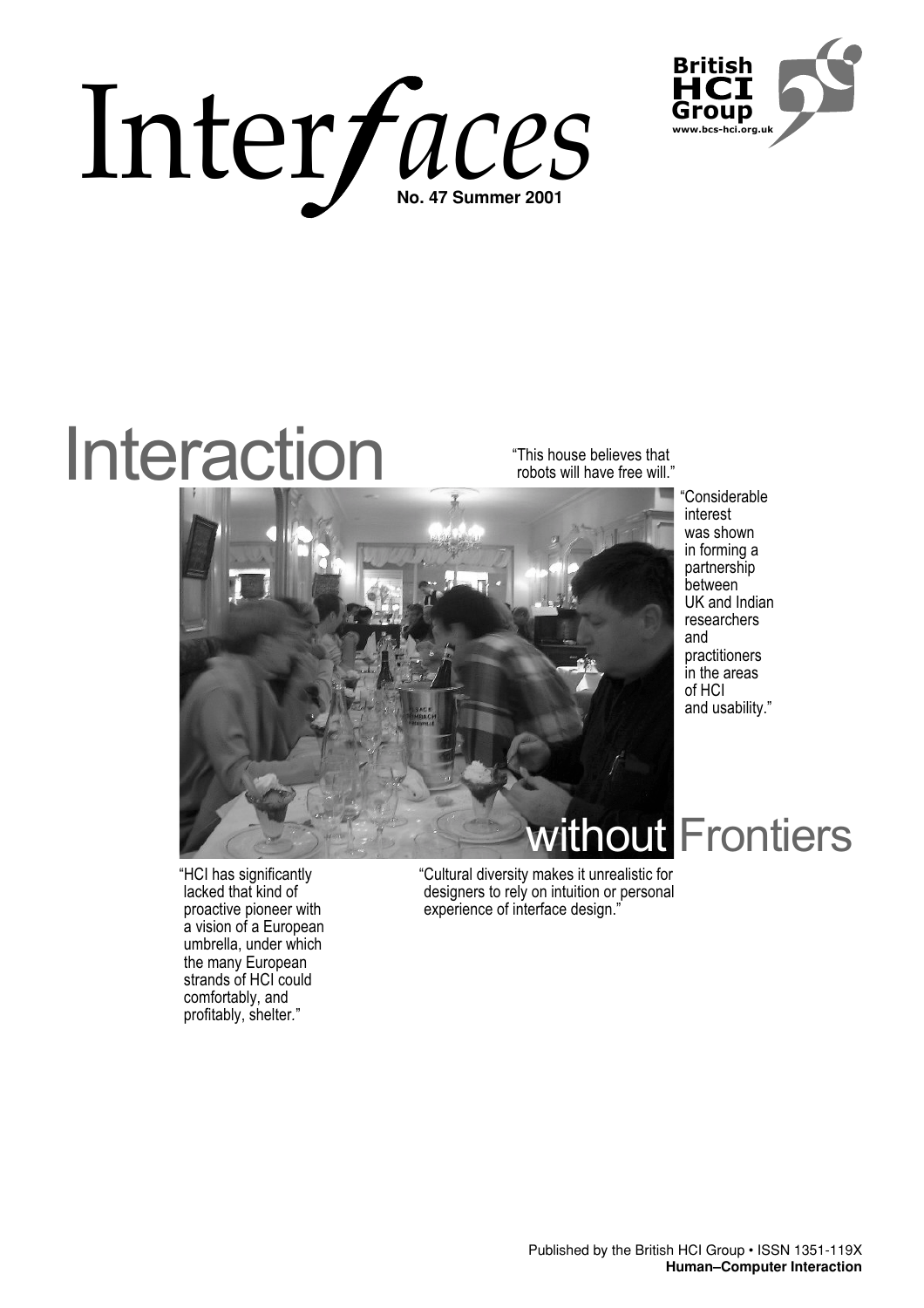# **contents**

- **2 Views from the Chair**
- **3 Editorial**
- **4 Cultural Issues in HCI Workshop report**
- **6 A.I. Symposium 'Feats and Frontiers'**
- **8 Vet's Diary**
- **9 'The undiscovered country…'**
- **10 Indo British Software Usability Partnership**
- **11 Book Reviews**
- **13 A tribute to Sandra Foubister**
- **14 Profile Judith Ramsay**
- **20 HCI Executive** *Contact list*

## Views from the Chair

At the time of writing I am preparing for a meeting of the British HCI Group executive committee in Edinburgh next week. The executive consists of the twenty or so people listed on the back of this issue of *Interfaces* who volunteer their time to make the British HCI Group function. Your membership fees are used to pay for the typesetting and printing of *Interfaces* and for the administration of the membership list; pretty much all the other work is done by the executive. Mostly we coordinate this effort by email but three times a year we get together to discuss what needs to be done. As chair of the group this is my opportunity to get people to agree to do things and to deadlines they might balk at in the more rational atmosphere of an email conversation. The meetings also serve a time-honoured purpose as arbitrary deadlines without which stuff just gets put off indefinitely, and an opportunity to get together in the pub afterwards.

Next week we will be discussing our new web site UsabilityNews.com, the (happy) state of our finances, and ideas for new one-day meetings. We will receive reports of the progress in organising HCI'2001 (joint with IHM in Lille, see advance programme accompanying this issue) and next year's conference which is to be at South Bank University in London. We will also be making arrangements for the Annual General Meeting (to be held at the conference), where you elect a new executive committee for the coming year. Well, 'election' is probably an overstatement of what happens. I put up a list of people who have volunteered their services and the meeting indicates its approval. I hope and expect that most of the old committee will continue in their posts – but we always have room for new blood. Maybe you have some ideas about directions the British HCI Group should move in. Why not drop me a line and I will put you on the 'slate'. Our meetings are businesslike but informal and you get your expenses paid. You can make a difference.

**Andrew Monk**

a.monk@psych.york.ac.uk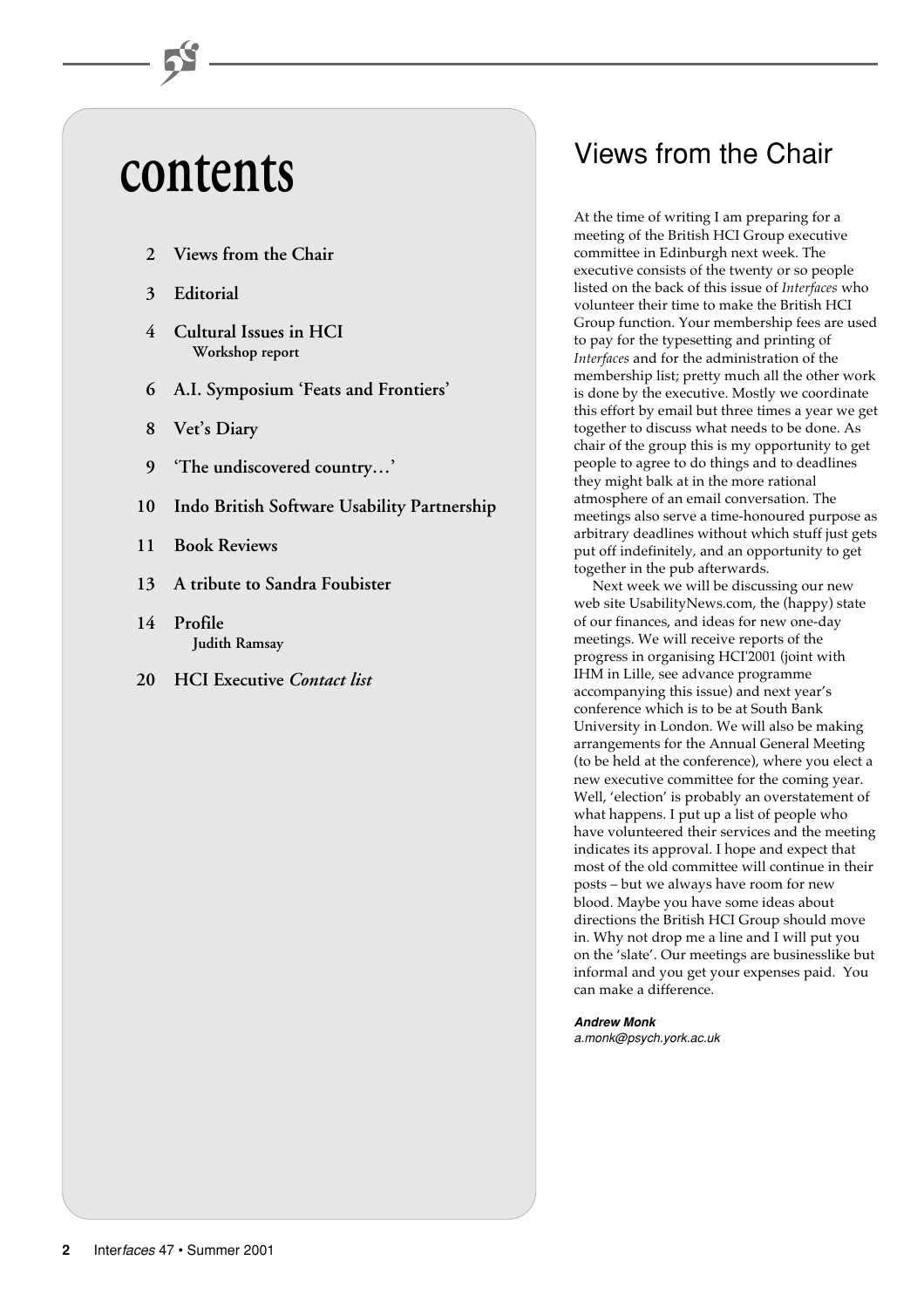### **Editorial**

Summer is always a good time to stretch your horizons a bit. This issue sets the scene for the British HCI conference being held this summer jointly with our French chums in AFIHM in the enjoyable and attractive city of Lille this September (IHM-HCI2001).

This issue is also a little late in coming to you because your editor has been riding two horses at once – also trying to complete the advanced programme for the conference that will hopefully accompany this (but, if not, will arrive a few days later!).

The theme 'Interaction without Frontiers' has been at the heart of HCI debate this year. In many ways, interaction and usability have always been about various forms of social inclusion – we have sought to break down the barriers between people and IT. More recently we have been able to take a far wider view of the nature of these barriers, and cultural, linguistic and physical ability issues have come to the fore.

In this issue we examine future and past contexts of this theme. Andy Smith supplies two articles – one report on Cultural Issues in HCI, the recent British HCI Group workshop, and another on the Indo British Software Usability Partnership. Taken together these set the scene perfectly for Lille, reaching across boundaries within, and between, cultures. Andy's insights certainly rang true in a recent

project here, where students created and evaluated a Sino-Scottish Site (see next issue). There is less of a gap than you would think between catering for, pandering to, and patronising other cultures in the name of usability.

Alison Crerar, in 'Feats and Frontiers', brought legendary figures like Minsky and Brady to Edinburgh at Easter. An entertaining description of what they and others have been doing for the last fifty years leads us to consider what we will say about these times in 2050. That is, if the free will of robots permits us!

Speaking of veterans, Alistair Kilgour's regular column continues to create the future for us from the lessons of the past. Meanwhile the delicately sturdy Cassandra Hall entertains with a desiccation of destruction metaphors. We have a profile of Judith Ramsay (the organiser of the new ScotlandIS Usability Forum) and a variety of book reviews for you as well. Lastly, we celebrate the life and work of Dr Sandra Foubister.

We are a little shorter than usual this issue. You're all being too shy with your writing talents. In the next two issues we will broaden our coverage. See the descriptions on page 7 for 'Learning and Doing' and on page 13 for 'Gadgets and Gizmos'. Please get the content rolling in for these or for any other aspect.

> **Tom McEwan** Editor

#### **RIGHT TO REPLY**

Make Interfaces interactive! We invite you to have your say in response to issues raised in Interfaces or to comment on any aspect of HCI that interests you. Submissions should be short and concise (500 words or less) and, where appropriate, should clearly indicate the article being responded to. Please send all contributions to the Editor.

#### **NEXT ISSUE**

Interfaces welcomes submissions on any HCIrelated topic, including articles, opinion pieces, book reviews and conference reports. The next deadline is **15 July**, but don't wait till then – we look forward to hearing from you.

**To receive your own copy** of Interfaces, join the British HCI Group by filling in the form on page 15 and sending it to the address given.

Cover photo: Tom McEwan

Deadline for issue 48 is **15 July 2001**. Deadline for issue 49 is **15 October 2001**. Electronic versions are preferred: RTF, plain text or MS Word (5/6), via electronic mail or FTP (mail fiona@hiraeth.com for FTP address) or on Mac, PC disks; but copy will be accepted on paper or fax.

**Send to: Interfaces, c/o Tom McEwan, School of Computing, Napier University, 219 Colinton Road, Edinburgh EH14 1DJ**

**Tel: +44 (0)131 455 4636; Email: T.McEwan@napier.ac.uk**

**and** copy email submissions **to Fiona Dix, Interfaces production editor; email: fiona@hiraeth.com**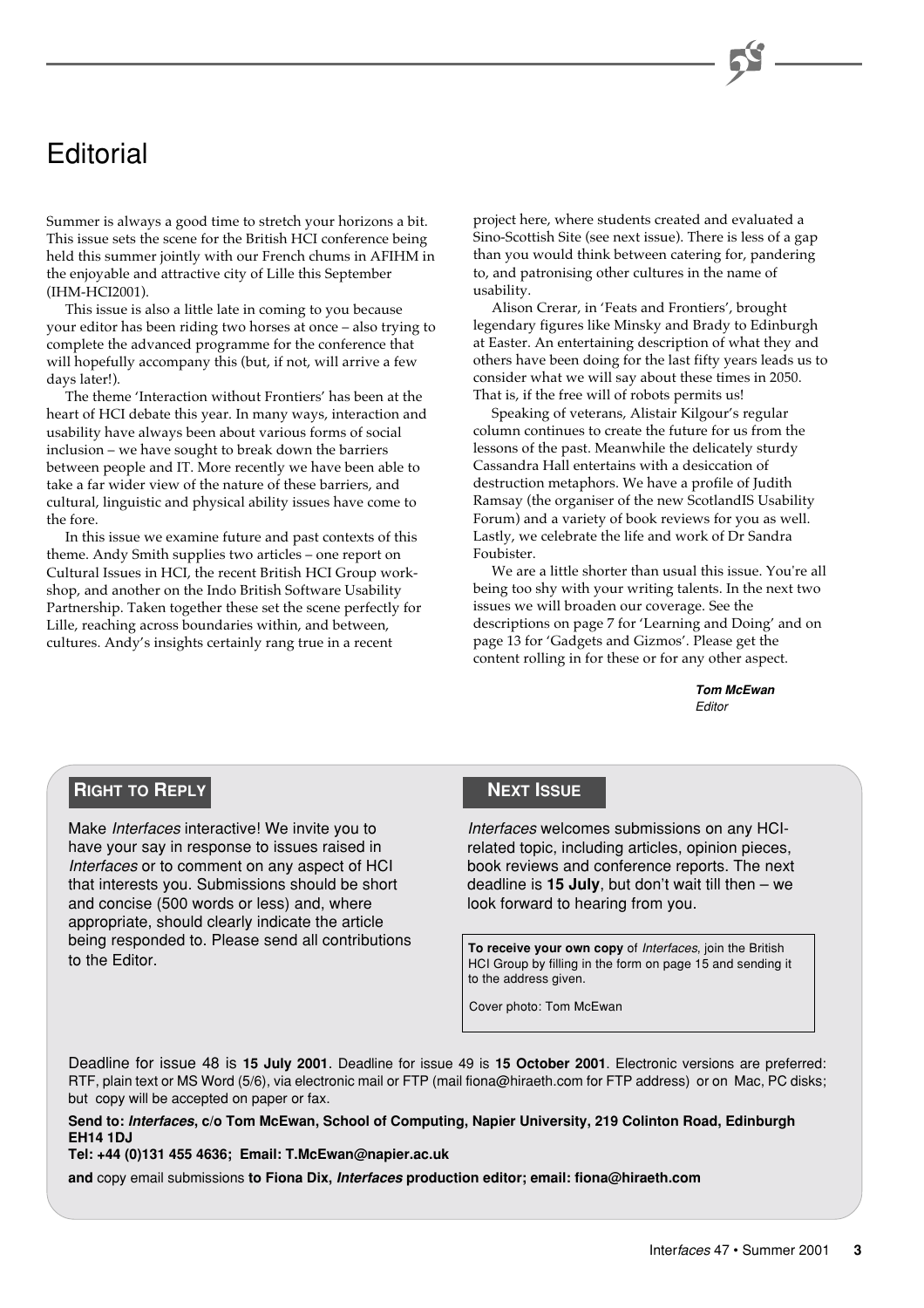## Cultural issues in HCI

Notes from a British HCI Group one day workshop held **Andy Smith Andy Smith** at the University of Luton on 5 December 2000

Producing usable international software products is difficult and there are many examples of systems that have failed. The frequently used strategy of software developers – 'testing' the usability of the software themselves – is just not appropriate for international design. Cultural diversity makes it unrealistic for designers to rely on intuition or personal experience of interface design. However, designing multiple interfaces for different user groups adds significantly to the cost of development. There are, however, huge difficulties in user evaluation for both localisation and internationalisation within multicultural software development. In addition there are other multicultural issues, such as the fact that existing design guidelines are culturally biased and there are few sources for multicultural heuristics.

In response to these and other related issues, on 5 December 2000 the British HCI Group held a one-day workshop in *Cultural Issues in HCI*, which was hosted by the University of Luton. The goal for the workshop was to provide a forum for individuals interested in a wide variety of issues encountered when designing and developing interfaces and systems that are accessed by internationally and culturally diverse user groups. It was open to anyone with an interest in interface and systems design for diverse users, including academic and industrial researchers and practitioners working in the areas of interface, web and other information systems design.

In the event thirty people – roughly one third from industry and one third from academia – attended the workshop, which included seven 'academic' refereed papers and one keynote 'practitioner' presentation.

The first paper was presented by Elke Duncker from Middlesex University and was titled *Cross-cultural Use of Colours and Metaphors in Information Systems*. Elke reminded us that not only do end-users live in different cultures into which the designs need to be localised, but that system designers are also part of specific cultures. She discussed two case studies in the use of colour and metaphor. The first study investigated the fact that colour preferences within system designs often carry the characteristics of the cultural context in which they were designed. The second study traced cultural differences in the understanding of metaphors to the differences in the use of the real-world objects that are metaphorically used.

Following this, Vanessa Evers of Boston Consulting Group in London and the Institute of Educational Technology at the Open University presented a paper entitled *Cross-Cultural Understanding of Graphical Elements on the DirectED Website*. Vanessa provided us with a cautionary note. Her paper investigated cultural differences in understanding elements of a virtual campus website. The findings showed that even though there are differences in the way subjects from different cultural groups understand and perceive graphics, these differences do not always coincide with behaviour that would be expected from their cultural value orientations. Mostly, other factors beside culture, such as the Internet context and the educational context of the website, influence the subject in their understanding of the graphical element on the screen. The extent to which cultural variables are useful in interpreting user responses to interface design elements could therefore be more limited than was originally expected.

Vanessa postulated that these variables would be better used to form a description of the culture to be studied, which can be used as an aid in instrument development and crosscultural data collection. An example would be to observe collectivist Japanese in pairs or groups and North Americans individually during data collection.

In the third presentation Tim French from the University of Luton presented a paper jointly authored with myself entitled *Developing Cross-cultural E-finance Web-sites*. In the presentation Tim showed how selected elements of the SMDF (Shared Meanings Design Framework) could be used to validate website design for trust, security and usability across cultural boundaries. The starting point for this work was the fact that the web page design of any international website is critical to the success of that site and to the meanings, both intended and unintended, it may be transmitting. E-finance sites have been shown to be particularly sensitive to issues of trust and security as well as to cross-cultural issues.

SMDF is based upon the semiotic paradigm and essentially consists of a carefully sequenced application of various semiotic enhanced (or semiotically focussed) techniques; the aim being to underpin website development from initial requirements elicitation through to postimplementation and review. Users can only fully trust a website if the site can be deemed to be semiologically valid. The attributes of a semiotically valid site may be difficult to quantify objectively. However, Tim felt instinctively that a truly culturally inclusive site is a quality site in the broadest sense of that term; by exhibiting *shared-meanings* quality. Such a site cannot perhaps ever be the subject of either rigorous proof or quantitative verification, but rather must remain an intentionally more elusive entity, embracing user, context and cultural dimensions. Tim hoped, nevertheless, to present some limited empirical evidence to support our approach in due course.

Simon Polovina of University of Hertfordshire presented a paper jointly authored with Bhavin Shantilal Khatri, also from University of Hertfordshire, and Steven Singh from 5volt.com, entitled *Culture and Web3D: Experiences in Building a Virtual Beer Festival Site in 3DML*. The paper investigated the techno-cultural issues surrounding Virtual Reality on the present-day Web, or 'Web3D', over the Internet, by developing as its illustration a particularly UK cultural event, the St Albans Virtual Beer Festival. This mimicked the actual, real beer festival that ran in September 2000. Given the planned cultural focus and the short turnaround of time available, Simon employed the semiotically inspired SMDF Framework (see above), and *3DML* (an XML-derived Web3D markup language) to implement the Virtual Beer Festival rapidly.

The Virtual Beer Festival was analysed, designed, implemented and user-evaluated in three months, in time for the actual festival. As well as raising tremendous publicity for the real festival, the virtual site's development raised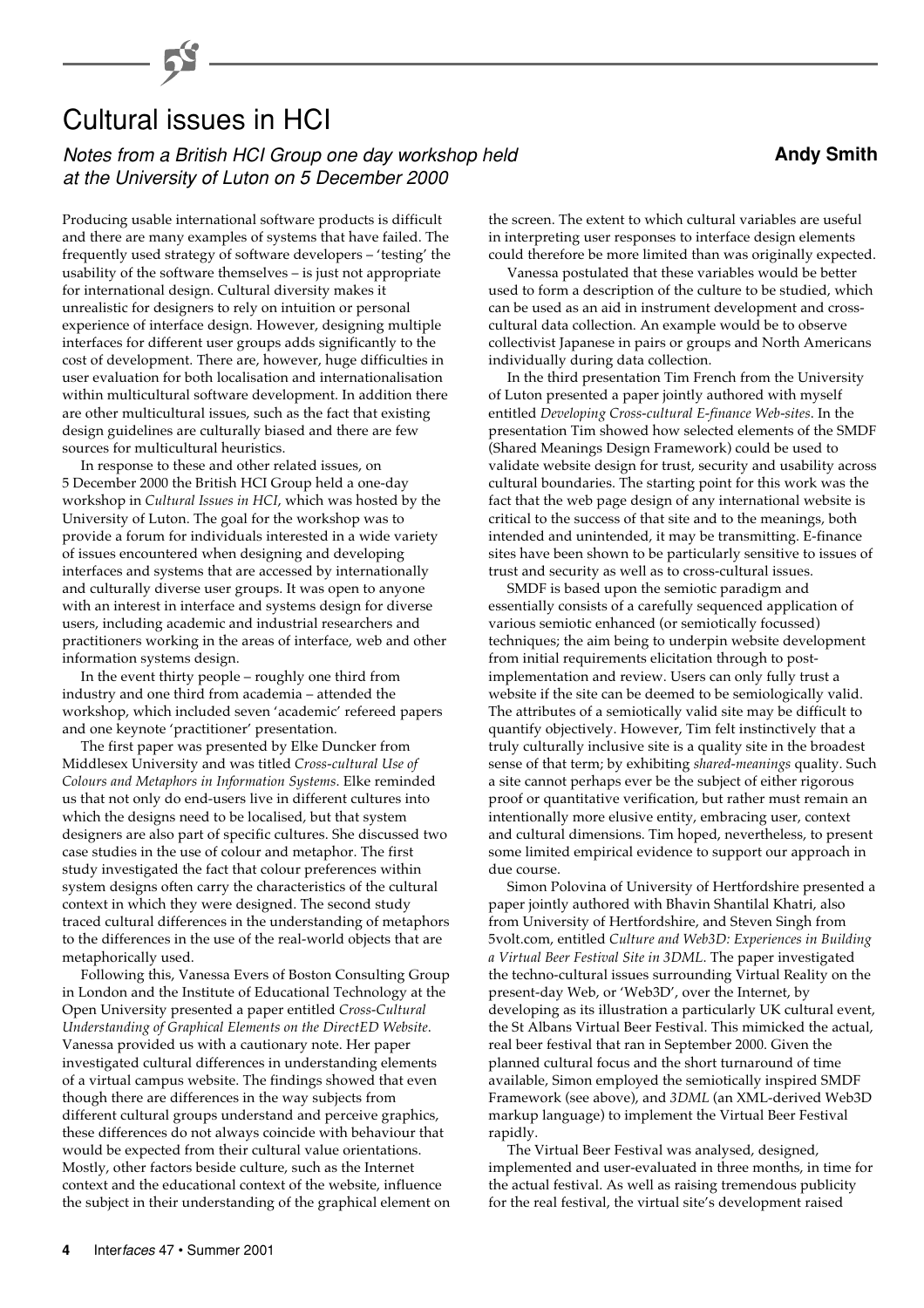issues to do with the simple mechanics of building and using the virtual site, as well as addressing user diversity and culture. The paper offered valuable experiences from which future work on the topic of culture and semiotic in Virtual Reality can progress.

Lynne Dunckley of the Open University, in a paper jointly authored with myself, entitled *Cultural Dichotomies in User Evaluation of International Software*, proposed a novel way of addressing the problems of evaluating user interfaces for international systems. Although the need for effective evaluation is greater for international software, usability evaluation methods are subject to cultural bias and practical difficulties. The approach discussed adopting *cultural dichotomies* as end-points of various dimensions on which users differ. By adopting a partial factorial design strategy (along the lines of the LUCID interface design method) it was suggested that it was possible to increase the efficiency of user testing and focus resources by recruiting users based upon their underlying dichotomies, as opposed to recruiting users solely from one culture. These underlying dichotomies are found in many countries. Lynne described how we have applied the approach in a simulated case study to re-analyze the results from previous usability tests prior to an industrialscale application. In the analysis both subjective factors, such as power distance, locus of control and individualism/ collectivism, and objective factors, such as age, gender and mother tongue, were addressed.

After lunch the workshop was very fortunate to hear a keynote address from Richard Ishida, Globalisation Consultant at Xerox. Operating out of the Xerox Europe Technical Centre in the UK, Richard works with product development groups around the world, both internal and external to Xerox, and is a regular speaker at major globalisation and IT conferences. Richard was able to give an extremely interesting account of his experiences at Xerox with a range of interesting examples to illustrate and illuminate the issues and problems of localisation and internationalisation.

The sixth academic paper was presented jointly by Peter McKenna and Atif Waraich of Manchester Metropolitan University, and dealt with *Social Agency: the Perils of Constructing Gendered Personalities for Intelligent Agents and Avatars*. Their paper focused on intelligent agents and examined the ways in which new technology is being shaped by social and cultural assumptions, and the impact that it may in turn have on society. They examined why technology, at its current level of development, results in a semiotics of personal identity that encourages the use of stereotype and caricature.

Peter and Atif critiqued some of the traditional concepts and approaches used in HCI and suggested that they may not be appropriate to intelligent agents. Exaggerated or simplified features help to sustain believability – or at least the suspension of disbelief – and to establish and sustain recognition. Gender in particular provides characteristics that are both easy to represent, and easy to recognize. While developments in computer technology have allowed users

and programmers to experiment with identity and difference, stereotyped gender characteristics are prevalent among existing agents. An examination was presented of several "intelligent" agents whose framework is anthropomorphic, reflecting on the repetition of traditionally gendered characteristics, narratives and scripts within the emergent technology, and deconstructing the relevant contexts, situations, and behaviours. The general claims made for agents in terms of HCI metaphor – assistants rather than tools; engagement rather than interaction – were examined, and Peter and Atif explored the possibilities for new approaches where the development of agents can be socially informed, and result in products that are not stereotyped yet are recognisably "human".

Finally, Trevor Barker (University of Hertfordshire) presented a paper authored with Janet Barker (Home Office) and Martina A Doolan (University of Hertfordshire) entitled *The Development of Multimedia Learning Applications for Use by Students in Different Linguistic and Cultural Contexts*. Trevor reported on aspects of the development, implementation and evaluation of multilingual, multicultural, multimedia learning materials. These materials were developed under the European Horizon project in order to support learners in the United Kingdom, Spain and Ireland. Horizon is a Europeanfunded project whose aim is to increase employment opportunities for students with learning difficulties and/or disabilities.

Trevor presented a case study of how multimedia learning materials were specified in terms of learning content and structure and how social, cultural and linguistic aspects of the learning materials were specified and modified for international use. The establishment of teams to develop translation, implementation and evaluation strategies is reported. Each team produced a detailed report and agreed a delivery plan, including time scales. Examples of how prototypes were developed, implemented and evaluated in the context of their intended use were described in the presentation. Trevor addressed some of the many problems that were encountered during the project and a description of how these were resolved was also included.

It is probably difficult for a workshop organiser to successfully evaluate a workshop. However, in a discussion at the end of the workshop delegates certainly indicated that the event was highly worthwhile, and furthermore supported the ideas firstly of holding a second event in Autumn 2001 and secondly of forming a network of researchers and practitioners in the UK interested in *Cultural Issues in HCI*. My thanks go to the Programme Committee: Elisa Del Galdo, Lynne Dunckley, Xristine Faulkner, and Tim French, other additional reviewers, and everyone who took part and attended the workshop.

> **Andy Smith** University of Luton andy.smith@luton.ac.uk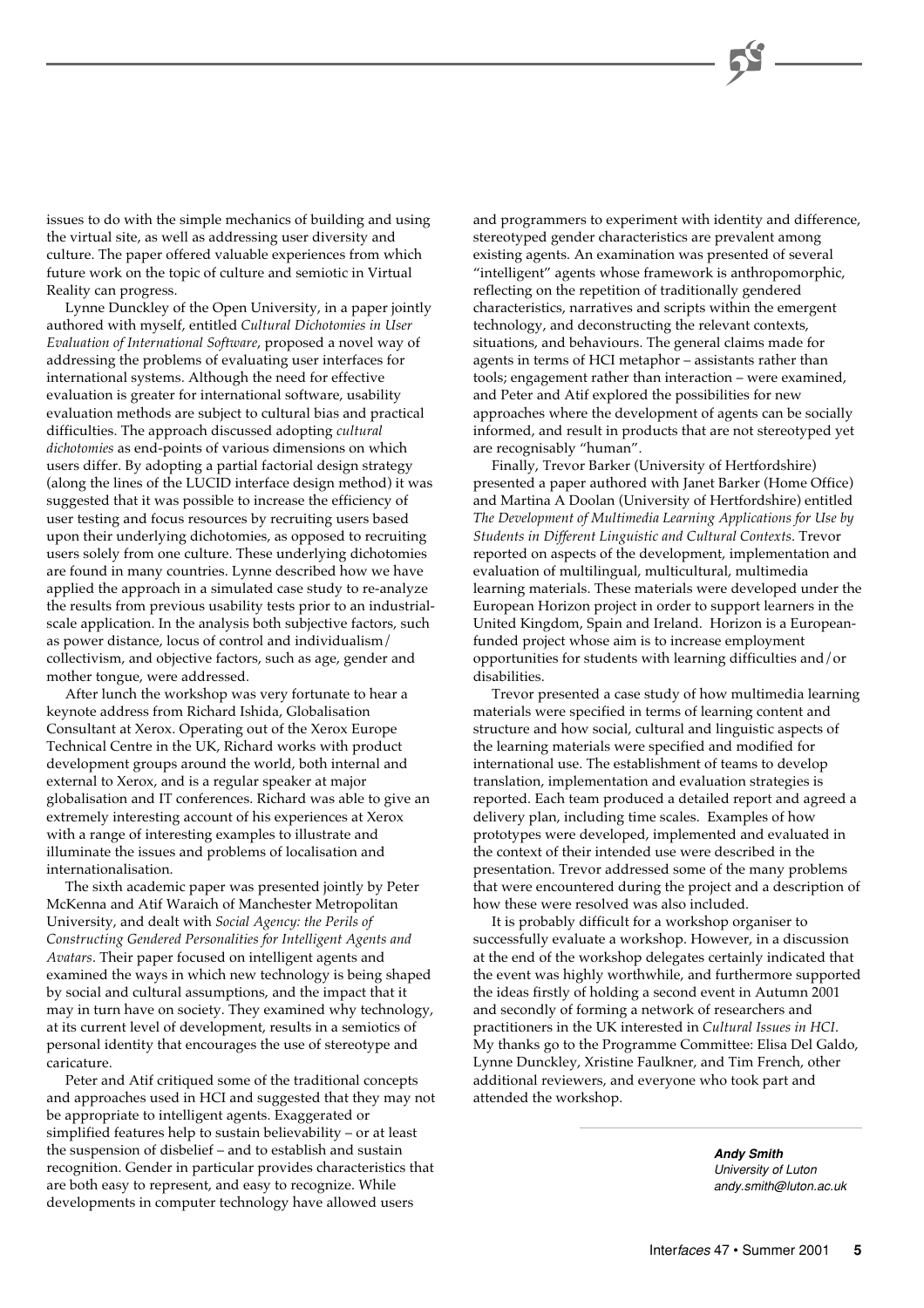### A.I. Symposium 'Feats and Frontiers' Edinburgh 7 April 2001

Every year Edinburgh Branch of BCS organises an event in memory of **Sidney Michaelson** [1] who was one of the founding fathers of computer science at the University of Edinburgh. This usually takes the form of a public lecture during the Edinburgh Science Festival in April. In recent years invited speakers have included Igor Aleksander, John Koza and Rosalind Picard.

For the year 2001, the tenth anniversary of Sidney's death, we decided to hold an International AI Symposium entitled *Feats and Frontiers*. The idea was to celebrate some of the major achievements of Artificial Intelligence over the last 30 years or so, but not to dwell on the past. We wanted a lively event including outstanding contemporary research. Moreover we wanted a good mix of delegates from academia and industry: an opportunity for business people with problems to solve, to meet academics who might be interested in collaboration. Alas, I failed to motivate industry, so it turned into more of an academic event than had been hoped for.

About 50 delegates from around the UK took part. **Greg Michaelson** (Senior Lecturer in Computing at Heriot-Watt) opened proceedings with a short illustrated tribute to his father. This was followed by a keynote talk from **Marvin Minsky** from MIT Media Labs, entitled *How computers could get common sense*. Marvin was in great form and everyone shared a sense of privilege to hear him in the flesh. His talk was an intellectual ramble around his latest book, *The Emotion Machine*[2], interspersed with digressions both provocative and entertaining. He amused the audience by pulling out a camera from the internal pockets of his cotton parka (in which he keeps everything including his powerbook) and pretending to photograph us. The camera turned out to include a recorder which he

switched on "in case I say anything interesting"!

A number of nuggets were tossed at the audience during this talk, including ideas for research and some rather testy assertions such as "many people hold the mistaken view that the whole is more than the sum of the parts: it clearly isn't" and "the whole of robotics research to date has been a waste of time". This latter point, so strongly voiced, rather cut the ground from the next speaker but one, Ulrich Nehmzow, who leads the mobile robotics research group at the University of Manchester! During the day Marvin was always busy either



**Marvin the Maestro**

with his palm or laptop. No matter what the topic, he seemed to have gigabytes of information at his fingertips, always pulling up an apposite quotation or a caustic aside. The photograph shows the inimitable Marvin in full flood.

The second keynote was given by **Mike Brady** [3], University of Oxford. This was a densely packed and superbly illustrated overview of his seminal work on medical image analysis. Mike presented a fascinating account of the challenges presented by breast cancer and the ways in which his team is working to provide alternatives to mammography (which is only suitable for post-menopausal women). 3D modelling techniques are being used in a variety of innovative

**Alison Crerar**

ways to visualise tumours, to manage and measure them and ultimately to contribute to minimally invasive surgical techniques. The passion with which Mike pursues this immensely valuable work is palpable.

Continuing on the medical theme, **John Fox** [4], Head of the Advanced Computation Lab at Imperial Cancer Research spoke on *Publets: clinical judgement on the web?* In this talk he outlined work pursued over a number of years, which has come together in a theory of clinical decision making and plan management; an agent knowledge representation language, PROforma, based on this theory, and

an architecture for supporting clinical care which interprets this language.

**Ulrich Nehmzow** [5] gave an excellent overview of the history of robotics, with emphasis on his team's interest in autonomous mobile robots. These are selfcontained robots that operate without external connection. **Juergen Klenk** from IBM Zurich [6] spoke on the topical subject of personalised applications on cell phones, but from the examples he gave it was clear that the killer app for this technology has yet to emerge.

**Kathryn Thornton** [7] from the Data Mining Group at the

University of Durham presented research on a novel combination of techniques: the use of data mining with VR visualisation for managing ATM networks. **Harold Thimbleby** [8], who has written widely on ethics and the Internet, provided a very stimulating contribution, AI as applied ethics, which threw up many interesting and unexpected analogies between AI, HCI and different philosophical systems.

The only cognitive scientist among the speakers was **Mike Burton**, Professor of Psychology at the University of Glasgow, whose talk had the intriguing title, *What are faces made of?* He gave us an insight into the complexities of face recognition by humans, and demonstrated, by using the audience, how singularly poor we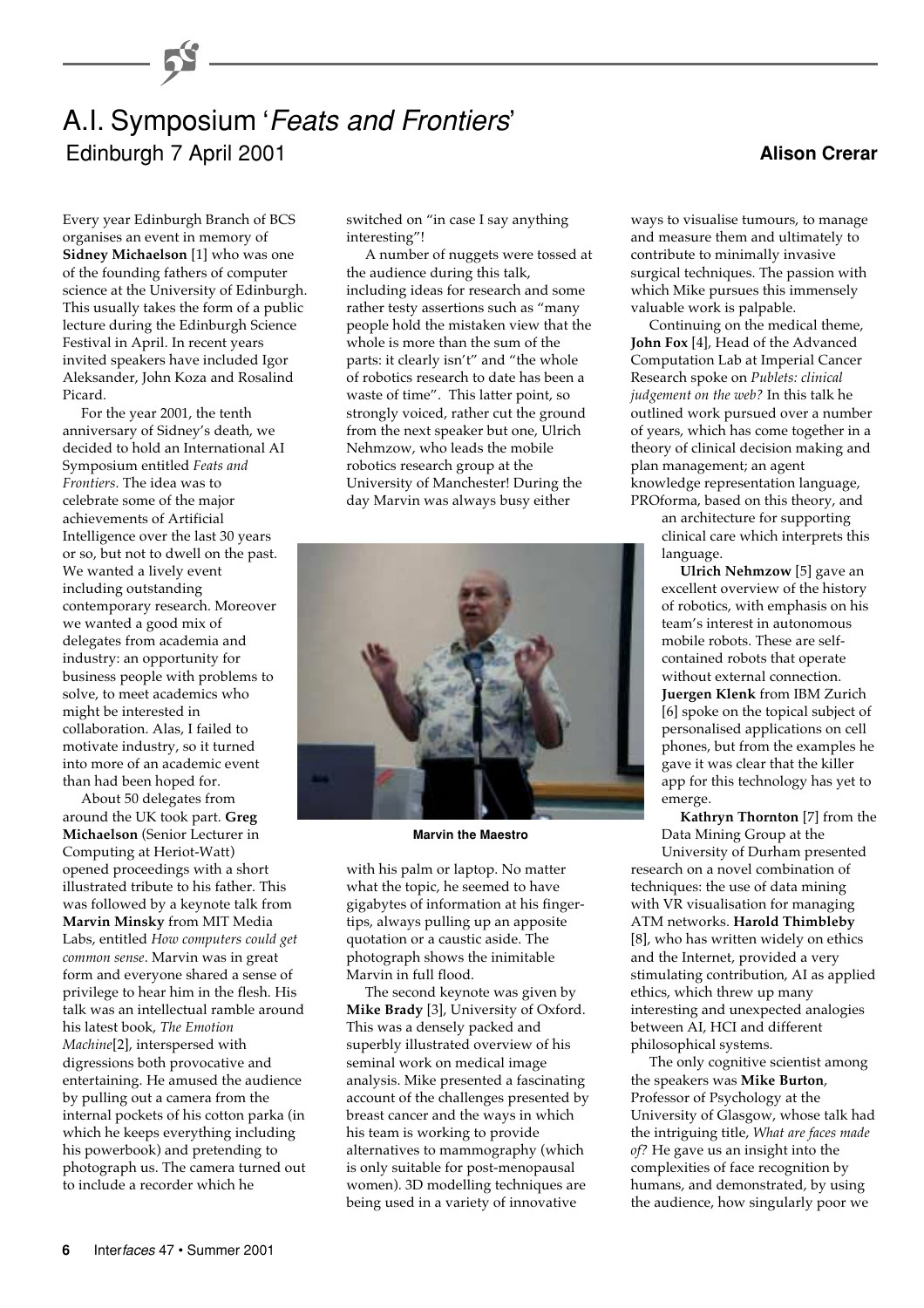are at matching the faces of strangers, even when the target face is presented along with a line-up of candidates. It turns out we can recognise known people from very poor face images and from very poor video of the body (even excluding the face), but are unreliable in identifying strangers even from high quality images.

Many interesting questions arise about how people do face processing, with implications for eye witness identification of criminals. Finally **Lyndon Lee** [10], leader of intelligent agent research at BT Labs, shared with us the topical world of agenttransacted internet auctions. This new paradigm proposes dynamic pricing, negotiated by agents, operating a range of bargaining protocols. Lyndon focused only on the technical issues, having no concern for the ethical consequences, "that's for others to work out", he said.

The formal part of the proceedings concluded with a debate. Getting this off the ground was no mean task. Can you imagine getting a bunch of



Mike Brady, Aaron Sloman and Mike Burton spoke against the motion

academics to agree what they will debate and who will propose and oppose the motion? The email trail this exercise generated, including debating the voting strategy, became a marathon in itself. However, we achieved agreement, and Harold Thimbleby, Chris Huyck and Yorick Wilks spoke for, and Mike Brady, Aaron Sloman and Mike Burton spoke against the motion *This house believes that robots will have free will*. The debate was chaired by Ian Ritchie (recent past **Photo credits:** Iain McGregor

president of BCS) who skilfully kept the speakers to time. A vote was taken before and after the debate. Before, the Ayes had a big majority, but at the final count outcome was evens: a good way to end.

And for the finale, we repaired to the conservatory to enjoy a reception kindly sponsored by Orbital Software [11]. All in all a very memorable day.

**Alison Crerar** is Chair of Edinburgh Branch of BCS and a Senior Lecturer in the HCI Research Group at Napier University.

- [1] [http://www.cee.hw.ac.uk/~bcsed/](http://www.cee.hw.ac.uk/~bcsed/michaelson.html) michaelson.html
- [2] [http://www.media.mit.edu/~minsky/E1.html](http://www.media.mit.edu/~minsky/E1/eb1.html) thru E5.html
- [3] <http://www.robots.ox.ac.uk/~jmb/>
- [4] <http://www.icn.ucl.ac.uk/members/Fox33/>
- [5] <http://www.cs.man.ac.uk/robotics/nehmzow.html>
- [6] <http://www.zurich.ibm.com/>
- [7] <http://www.dur.ac.uk/k.e.thornton/>
- [8] <http://www.cs.mdx.ac.uk/harold/>
- [9] [http://medusa.psy.gla.ac.uk/~mike/home.htm/](http://medusa.psy.gla.ac.uk/~mike/home.html)
- [10] <http://www.labs.bt.com/projects/agents.htm>

[11] <http://www.orbitalsw.com/>

### Usability News web site coming soon... Learning and Doing

The British HCI Group are currently working on a brand new web site, appropriately called UsabilityNews.com. The site, which is due to go live in the Summer, will focus on the very latest news within the field of HCI and usability, including what's new in HCI, latest job postings, paper calls, along with usability events around the globe, such as workshops, conferences and seminars.

To ensure the site is as up to date as possible, the web site will be dynamically generated via a back-end database, and administered on a daily basis by a team of experienced editors. Anyone will be able to contribute a news article – all they will need is access to the web via a browser. All articles submitted will be edited by the editorial team, and published within a day or so.

This is an exciting development for the British HCI Group, with UsabilityNews.com likely to become a one-stop-shop for all the latest happenings in usability. Watch this space!

**Dave Clarke**

…And you can look forward to seeing all your favourite issues of Interfaces appearing gradually on UsabilityNews.com, as our already overworked production editor trawls through your heritage to create a series of online back issues. Watch that space! Ed.

For the September issue (deadline 15th July) expect a return to coverage of student activity, with a new wave of 'My PhD', and a new feature - Group Projects. For the former (which was a regular feature of past issues) we invite those early in their research to define in 500–800 words, and in plain English, what it is they hope to do. You are writing for your friends to understand, not to impress your professors.

For the latter, supply 800–1000-word summaries of any group projects with a theme relevant to HCI. We don't want a project diary, nor a piece better suited to a conference short paper. But we are interested in how well you communicate to the reader what you found out about the state of the art, and your critical evaluation – of both your users and of the effectiveness of your project.

Student group projects have the capacity to mimic the processes of practitioners and often feature interesting research and conclusions. While not pure research, and unlikely to feature statistically valid conclusions, etc., the very act of getting your teeth into a project of some substance, in which you are seeking to create something lasting for your portfolio, has the potential to supply interesting insights. If nothing else, someone might read it here and offer you a job!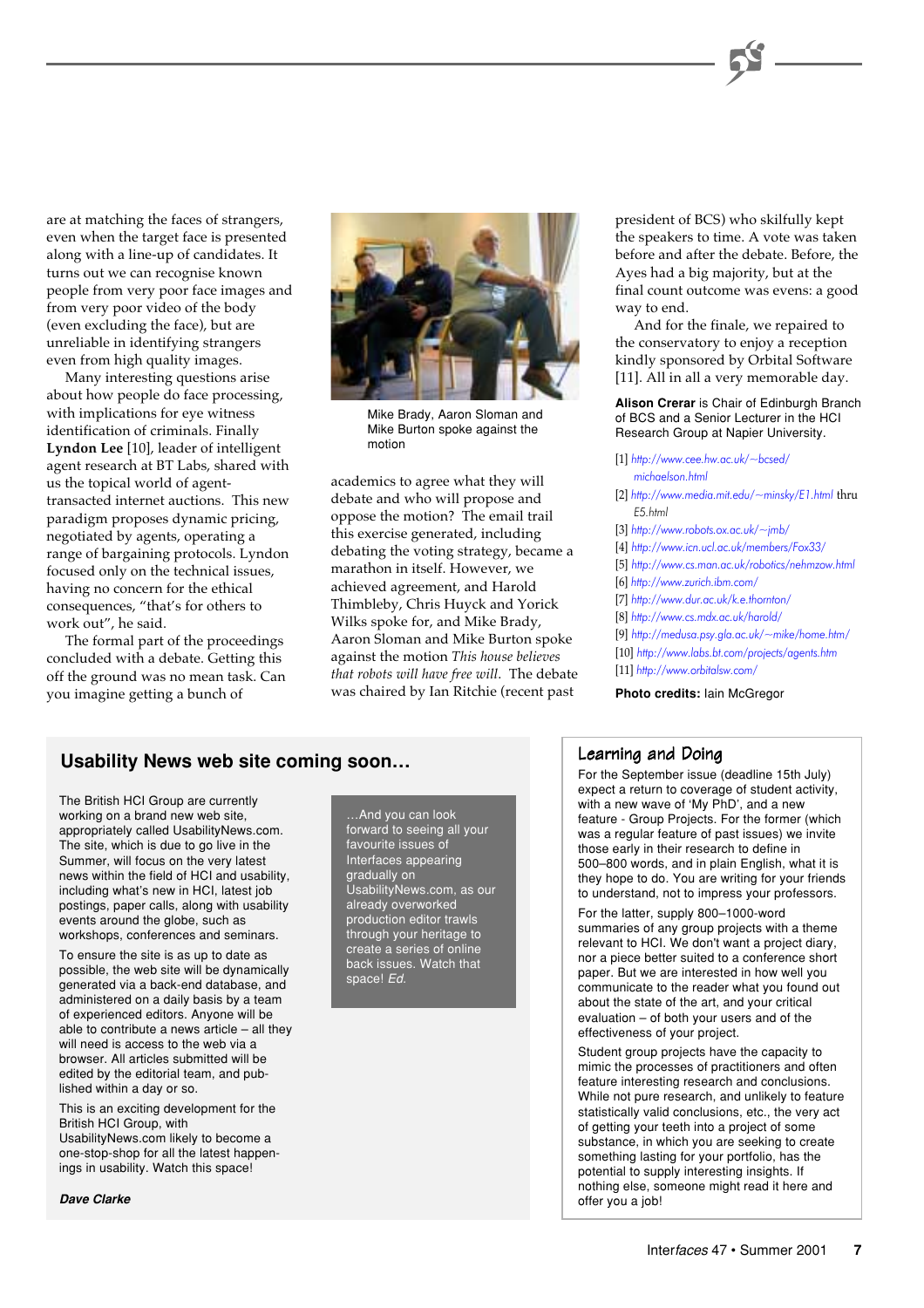

**Alistair Kilgour**

Alistair Kilgour, in his latest veteran's column, sounds the clarion call for euro-usability – a process that might start in Lille this summer, and reach fruition in Zurich two years later. Or sooner if the TGV extensions continue to be built at such rapid rates!

#### *Stars without stripes?*

Patriotism, said the great lexicographer, is the last refuge of the scoundrel. For the closet scoundrel from a small county, the pressing issue at the moment is one of size: towards what size of unit might you admit to harbouring such disreputable sentiments? Under pressure I have been known to confess to being a Scottish patriot — though some of the company that places me in still gives me serious pause. And yes, without too many misgivings, I could admit to being a British patriot. But European — could anyone be taken seriously who confessed to feelings of European patriotism? More and more it seems the answer might be yes.

Involvement in the joint Franco-British initiative which will culminate in the IHM-HCI 2001 Conference in Lille in September has reinforced my growing feeling that for HCI, as for so many other domains, our primary focus needs to be European for future strength and growth. Of course, North America will, for a long time to come, continue to be the major source of technical and applied innovation. But, as the quality of the technical programme at Lille will confirm, more and more of the innovation, insight and inventiveness in interactive devices, systems and applications is to be found in the laboratories and enterprises of Europe.

For almost twenty years there has been a European organisation for computer graphics — Eurographics. Why is it that, even now, there is no real equivalent for HCI? Lots of possible explanations spring to mind. It might be argued, for example, that computer graphics is a better defined and better understood discipline though in truth it has always been an uneasy amalgam of physics, geometry, and algorithm design. Also many of the pioneers of what we now call HCI saw themselves as practitioners of computer graphics.

A more likely explanation of the differences in the European consolidation of the two disciplines has to do with personalities rather than with the nature of the disciplines themselves. Computer graphics benefited in the seventies and eighties from the far-sighted and strongly Euro-centric vision of some of its pioneers, such as Jose Encaraçao, Bob Hopgood and especially David Duce. On the other hand, perhaps because it took longer in Europe for HCI to be recognised as a significant, distinct, professional discipline, and due also perhaps to the different culturally determined flavours which the subject took on in different parts of Europe, HCI has significantly lacked that kind of proactive pioneer with a vision of a European umbrella, under which the many European strands of HCI could comfortably, and profitably, shelter.

What about IFIP and its Technical Committee 13 on HCI? It might be argued that TC13 has fulfilled the function that "EuroHCI" might have exercised had it existed. It is true that IFIP is viewed in North America as a European organisation  $-$  which is one reason we are unlikely to see an INTERACT conference in a US city in the foreseeable future. But in reality IFIP is of course a global organisation — something like a United Nations of what is still quaintly called information processing. Although TC13 has been highly successful in promoting and supporting HCI in Europe, it suffers from the drawbacks of its strengths, namely that representation on its technical committees is not based on the size of the country or region represented, let alone on the strength of that country or region's research or practice in the technical area the committee represents. And apart from this, the remit of IFIP requires that it should avoid favouring or concentrating its activities in one geographic region. So, however it is perceived outside,

TC13 is not and cannot be a uniquely European champion of HCI.

The fact that INTERACT 2003 will be held in Zurich, at the beginning of September, presents European HCI with a great opportunity. A newly established "EuroHCI" could make INTERACT 2003 the target for its official launch — and might indeed seek joint hosting and badging of the conference (as SigCHI did with INTERACT ten years earlier). Thereafter EuroHCI could organise its own biennial event in the years between INTERACTs. It is true that in some European countries, faut de mieux, HCI enthusiasts have established local chapters of SigCHI. The reasons are understandable, but this kind of development could be viewed as a stop-gap, pending the emergence of a real European alternative.

These issues will be widely discussed and debated at IHM-HCI in Lille, in several forums as well as in many bars. This is a gentle plea for British readers, and the growing number of readers of *Interfaces* from other parts of Europe, to put the stars before the stripes, envisage (only Americans envision) a strong European future for HCI, and work together to make it happen.

> **Alistair Kilgour** alistair@realaxis.co.uk

So, HCI veterans Europe-wide, this is your chance to take up the gauntlet in response to Alistair, whose unchallenged residence in the Vet's chair suggests that none of you consider your venerable HCI wisdom equal to his – c'est incroyable! – but how else are we to interpret the ringing silence from out there...?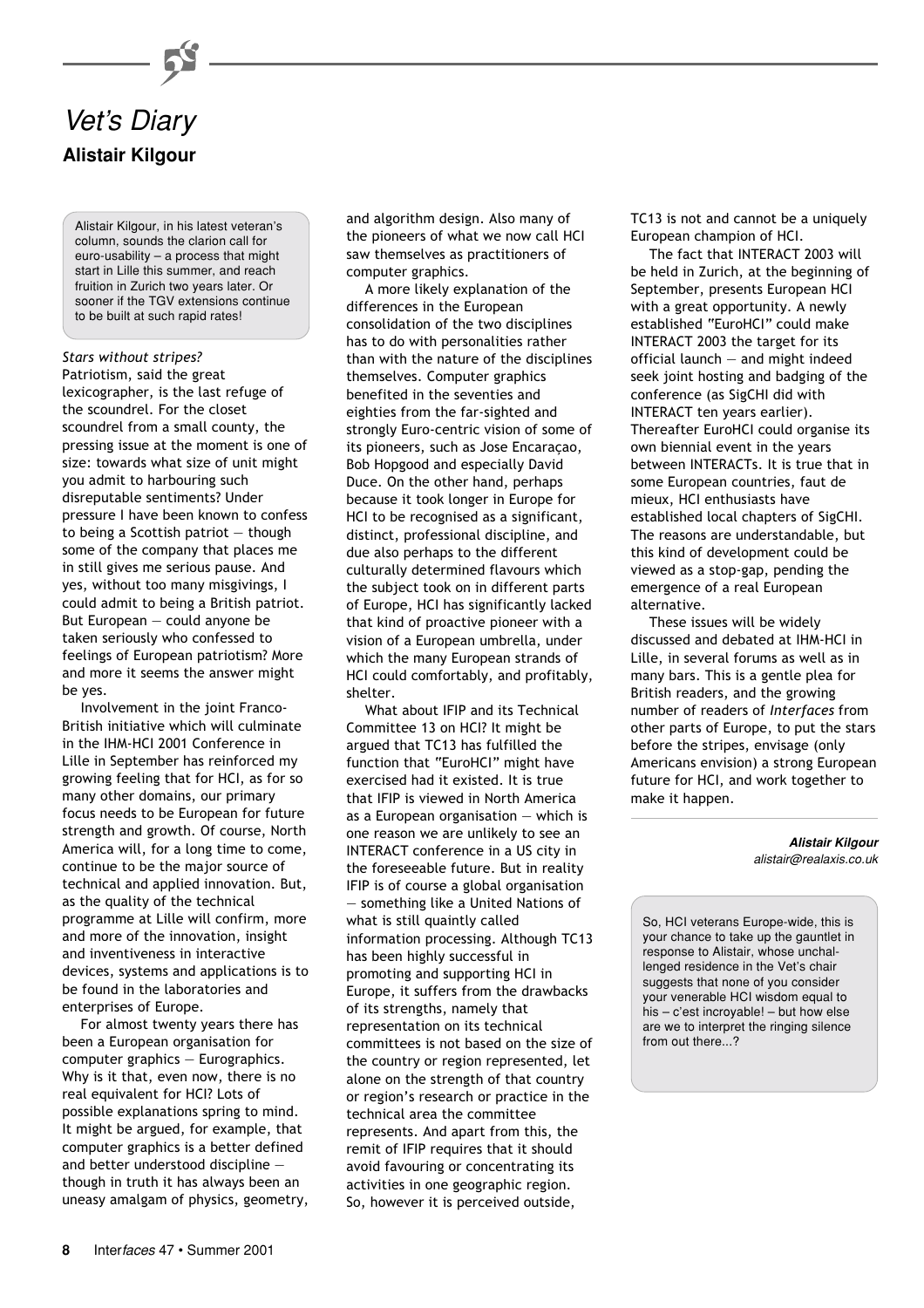### 'The undiscovered country from whose bourne it's all too easy to return…' **Cassandra Hall**

Cassandra gets physical with her trashy ideas, but in so doing discovers that her family values include a disinclination to airing one's British Linen in public. More howling from her next issue.

So, an American judge is doing for the users what HCI experts have failed to deliver. A recent freebie newspaper announced that an American judge had ruled that when a file is deleted it should disappear from the system. How strange, that something so profound shouldn't be slapped all over the daily newspapers and shouted on News at Ten. How odd, that Government publicity machinery hasn't made promises that all deleted files will henceforth be rounded up in Cambridge for final annihilation by Stephen Hawking. Hawking has finally discovered the real purpose of black holes is a rubbish tip for unwanted files and life is nothing but God's desk top, courtesy of Windows (Second Coming). And how amazing that the Nielsen–Norman circus hasn't ground to a halt, gobsmacked by the simplicity of this sound-bite from a mere judge.

It scares me how little even computing students know about what happens to a deleted file. I've been asking students for years whether or not a deleted file is deleted and have received replies ranging from 'of course it has' to 'what does it matter?'

What does it matter? If I place washing in the washing machine and it reaches the end of the programme, I expect it to have been washed. When the TV says it is tuned to Channel 4, I take it for granted it is there. When the toaster pops up toast, I know it is done. I get on a train marked Southampton and I expect it to at least have a stab at getting me there. Oh foolish me, a deleted file isn't really deleted.

Steve Draper once questioned the process of "Save". He looked at the extra mental activity it took to save at odd intervals to ensure "Save". I seem to remember he went on and on about the extra time it took and how much thought it required to remember to save at frequent intervals.

Steve's paper made me realise three things. First, no wonder I'm stressed and exhausted, I do half of my word processor's work myself. Secondly, if I cut down on how much time I saved files I could solve the final problems of physics. And thirdly, isn't it amazing what HCI people do with their time? I mean, how amazing that someone has gone to the trouble to work all that out. A bad night on TV and many tantalising problems get solved. You'd think someone would do something with it. But they haven't. Steve Draper isn't working for M\$, nor has he been knighted. Though I bet he could take up a lot of dinner party, talking about "save functionality". In fact, maybe the answer to all interface problems is to make sure that the BBC continue to show complete drivel, thus driving HCI academia to research.

But actually "Save" isn't that lethal. So if it doesn't "Save", a few pages of deathless prose might be lost but at least you kind of know where you stand, or don't stand. If I write something, think better of it and delete it, I do actually want to know that someone won't grab it out of the wastebasket (electronic or not), iron it and use it against me at some later date. As for commerce and industry, how can they possible resell computers or give them to schools if they can't be sure that deleted files really are deleted?

My father has just bought a new computer but he refuses to get rid of the old one. He is too scared about what will happen to his precious data. I've tried very hard to explain I can clear the computer of anything he doesn't want left there but he is traumatised by having tried repeatedly to get rid of Freeserve from his system and still having it pop up, uninvited, at unpredictable times. I'm thinking of asking Steve Draper to figure out how long it'll be before my parents need to move to a bigger house.

And before any readers start speculating on how far I am my

father's daughter, just think of how the many systems represent deletion and how new users must try to make sense of them.

Take the wastebasket. If you put something in the real wastebasket then as long as the wastebasket hasn't been emptied you can get it out again. If it's been emptied the chances of getting it back are slim. Though I saw a film once where the hero got back from the council crushing machine a precious jewel. But actually, I'm not convinced that just any old person could do that and only James Bond or Indiana Jones would come back with the jewel in their hands, or teeth in Indiana Jones's case. So, the concept of delete provided by a wastebasket metaphor is of pretty permanent loss once the bin has been emptied.

A recycler, on the other hand, suggests that it'll be made into something else. Maybe my application for promotion will come back as my resignation letter thus saving time. And then there's incinerators… And yes, that file has gone, for good. Burnt to a cinder. Though actually, I vaguely remember that Hercule Poirot once managed to read a note that was burnt to a cinder. But again, he's pretty special and maybe doesn't count. And how about a shredder? I read somewhere that reconstruction of shredded documents is relatively easy if a bit dull.

So, to sum up, as a novice user of a deletion metaphor I would rate gone-ness, according to how gone the file is from most gone to least gone: incinerator, wastebasket, recycler, shredder.

The truth is all metaphors act the same and a deleted file is not really deleted until you empty the recycler, or the wastebasket or shake out the shredder. Even then all that is really gone is the pointer to the address so a good recovery package like Norton's Utilities for example, will get the darling back for you. Indeed, after an afternoon of experimentation with some accidentally deleted files I can confidently tell you that the more you don't want to get the file back the easier it is to recover. (This is all to do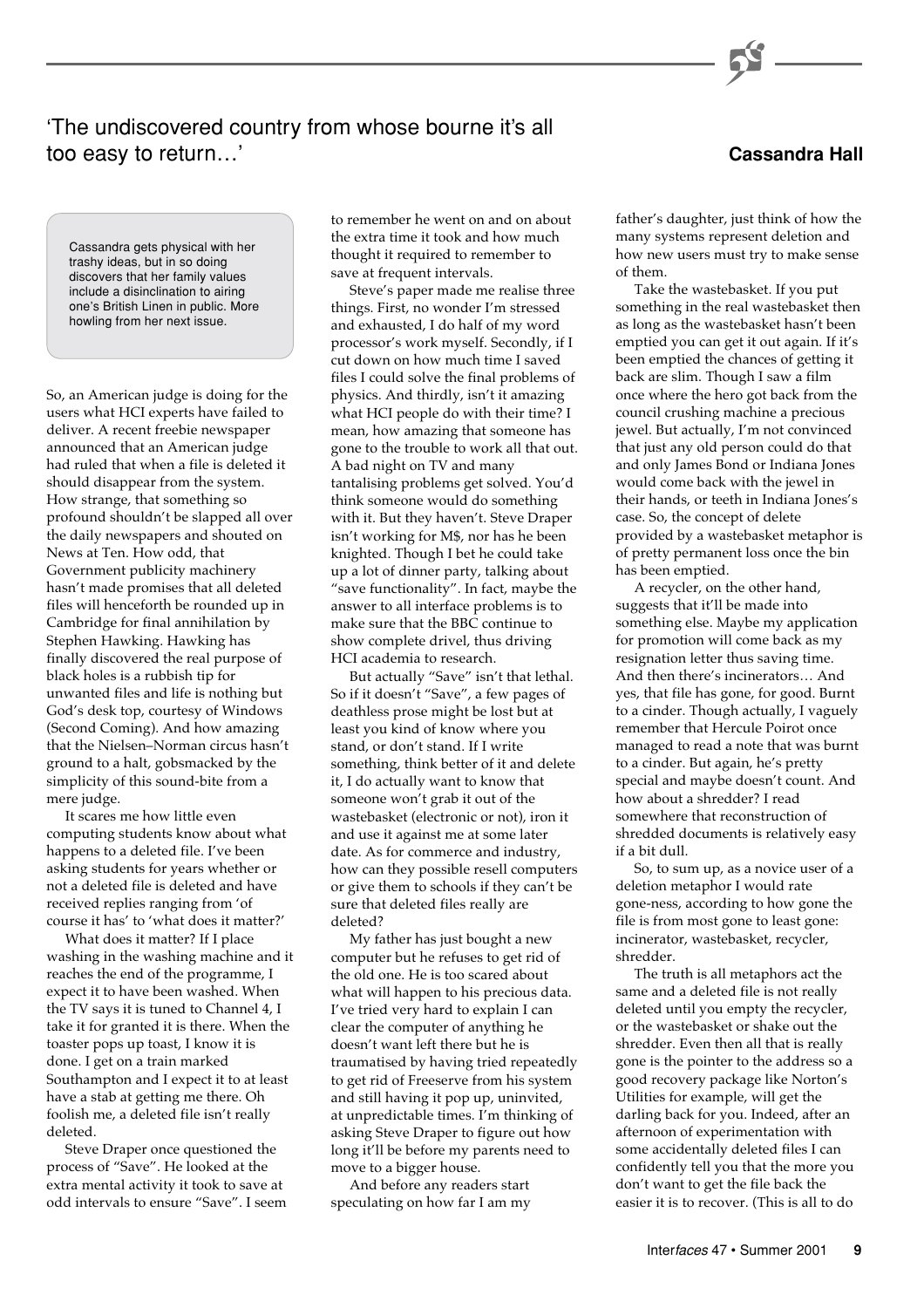#### **'The undiscovered country from whose bourne it's all too easy to return…'**

#### … continued

with the second law of thermodynamics, so don't worry your pretty little heads about it, just believe me).

Just imagine the hard time we'd give Shakespeare if we knew that 'To be or not to be' had started off as 'I can't quite decide whether to top myself or not?' Or we could see in their awful glory the several attempts that we know Coleridge must have had to write Kubla Khan. Some things are 'not meant for human eyes' as Muir so aptly puts it.

The mental effort involved in all that juggling with reality really worries me. What are users meant to make of it? And why hasn't anyone sued Bill Gates for every cent he has? Why has it taken this long for an American judge to get excited about it? In comparison with the sort of nonsense they usually get excited about this is actually very important.

And is it good to offer us these conflicts with reality? I find myself sometimes puzzled by the fact that there is no undo button on physical actions I have carried out in the real world. A friend of mine said she'd love an undo button on life. The idea horrifies me. Some of us would never get off 'start' but at least one eminent HCI'er I know would be replaying their life with the artificial intelligence assistance turned off having found it too easy the first time.

Yes, yes, yes, it's nice to get a second chance about things (and people) we have disposed of. But sometimes 'gone' really should mean gone, forgotten and lost forever. Amen.

# Indo British Software Usability Partnership

#### **… linking India and the United Kingdom in human–computer interaction and usability…**

### **Andy Smith**

**Background**

The British Human–Computer Interaction Group is joining forces with the Computer Society of India (CSI) to support the effective development of sound usability principles in Indian academic and commercial information technology activities.

The whole idea started when I was one of the contributors to the UK Government's 'Get Connected' IT seminars in India during April and again in November 2000. Considerable interest was shown in forming a partnership between UK and Indian researchers and practitioners in the areas of HCI and usability.

Called the 'Indo British Software Usability Partnership' (IBSUP), the initiative is being led jointly by myself and Sanjay Prasad, who is Vice President of the CSI. Sanjay is based in Mumbai, formerly known as Bombay. There is also a small steering group of UK and Indian members, with the UK representatives emerging following an earlier news item on the HCI News Service.

Of course, in Europe, the USA and other places, usability is often seen to be 'mission critical' to the quality and success of IT systems. In addition HCI is a standard part of degree courses in computing throughout Europe and the USA. Usability 'engineers' are common in Western software development companies. In India, on the other hand, usability does not enjoy by any means the same profile. Very few university courses address HCI in their curricula. Although the Indian IT industry is massive, and growing fast, the emphasis is very much on technical programming skills, mainly being outsourced from the USA and Europe.

The main aim of IBSUP is to share research expertise in usability and interface design and to assist in the embedding of effective usability procedures in the Indian software industry. In addition it plans to identify and address Indian cultural requirements for interface design, thereby assisting in the provision of

local software for Indian computer users.

#### **Seminars – call for participation**

The first main event organised by IBSUP will be a series of focused seminars on usability and human– computer interaction to be held in India during September 2001. At the time of writing it is planned to hold three seminars in both academic and commercial environments in both Mumbai and Bangalore. Dates have been provisionally set within the period 9th – 15th September. The event is being financially supported by the British HCI Group and other sources of funding are being investigated. It is hoped that economy flights and hotel accommodation will be provided and that between three and five UK presenters will take part together with Indian colleagues.

Researchers and practitioners in HCI/usability are invited to submit proposals for contributing to the seminars. There is considerable flexibility at this time but basically what we are looking for is a one-hour seminar focusing on an aspect of HCI/ usability that will be relevant and interesting for a mixed IT academic/ practitioner audience. It is not meant to be a research oriented conference, rather a means of 'spreading the word' to those new to usability HCI. If you have any ideas please contact andy.smith@luton.ac.uk. Informal expressions of interest are requested as soon as possible and final propsals before 29th June 2001. Final contributors will be selected by the Steering Group.

#### **The future**

The IBSUP feels that improved usability within the whole Indian IT industry will improve the global competitiveness of the Indian IT industry. An enhanced understanding of the cultural requirements for usability will ensure more effective systems that are localised for Indian users. IBSUP plans to address both these issues.

Following the seminars it is hoped that membership of IBSUP will grow,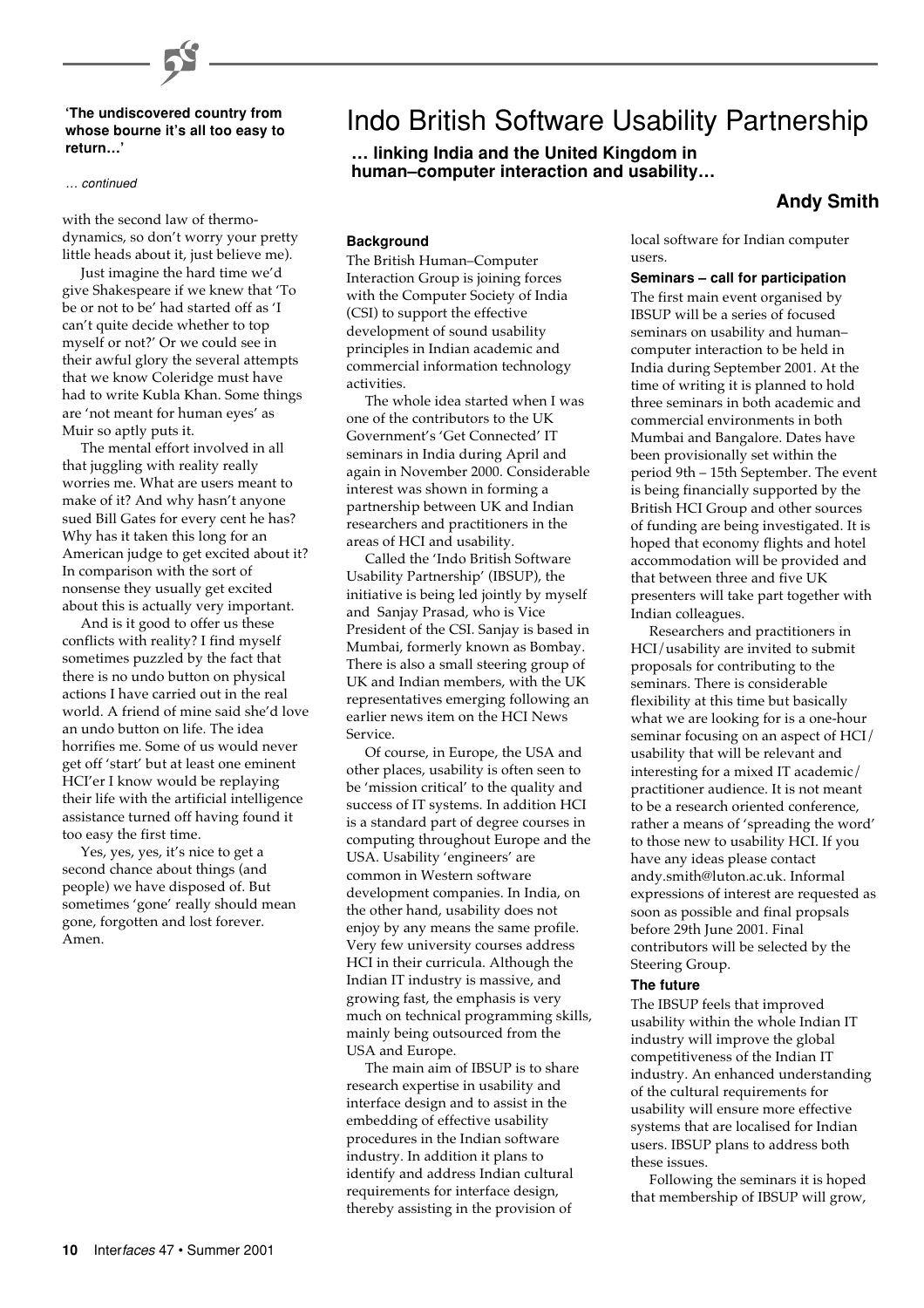particularly in India, and that activity will increase considerably. A range of other activities and events could follow. A discussion group is being established that will link UK and Indian IT personnel on HCI and usability issues. Watch the HCI News Service for updates.

> **Andy Smith** University of Luton andy.smith@luton.ac.uk

### Book Reviews **Xristine Faulkner, Iain McGregor**

Sorting Things Out Classification and its Consequences Geoffrey C. Bowker and Susan Leigh Star MIT Press ISBN 0-262-522950-0, £12.50, 377 pages

I guess I have to start by saying it is difficult to know how to classify this book. As the authors don't know how they would classify it either, I don't feel too bad about having finished it and still not knowing where I'd put it on my shelves. It is an extraordinary text, and I mean that in a challenging and positive way. It would appeal to anyone who is stuck with the chore of having to classify things: scientists, librarians, information systems designers, historians, medics. Sociologists and psychologists would have a field day looking at the impact and motivations for classification.

This is an impressive attempt to explain the purpose, psychology and problems of classification. I decided to read and review it because, like many others in HCI, I resort to classification to make life simpler. I teach user classification with only the slightest apology and with the assumption that students won't be shocked by my desire to put things into convenient groups. This book has made me think very seriously about the process of classification and its consequences. All the time I have classified users, interface types, tasks, etc., I have wondered really what it meant, but this book has made me more aware of the dangers than I maybe was hitherto.

It is an impressive book. Don't be put off by the unfortunate and rather stupid typos in the first page of the introduction! My heart missed several beats at that. I feared I was about to be subjected to something sloppily and hastily written, but the rest of the book allayed those fears. It is thoroughly, painstakingly researched. It is written with a humour and affection that is very, very appealing. The asides, well separated from the rest of the text, are interesting and give examples of what the text discusses.

It isn't a book I can recommend generally to HCI practitioners and teachers. It certainly isn't a book for students. I would recommend dipping into the book rather than reading cover to cover as I did. There are sections about medical classifications which although interesting have less bearing on what we might be doing in HCI. The sections on why we classify, the classification according to race and the theory and practice of classification are probably the most

useful for HCI practitioners. What this book did do for me is to make me aware of the impact of my classification and how once I have formed those classifications how difficult it is to rethink them. In fact, classification has a huge effect on the way in which we view material. It makes life easier for us as the classifying individuals but quite often the effect it has in reality is much more profound than we might believe at first glance.

This would be a nice addition to the library and at £12.50 is cheap enough to put it there without feeling guilty. Anyone who enjoys challenging preconceived ideas too, would undoubtedly derive plenty of argument from this book. Incidentally, some of the asides about the Web, newsgroups, email and computer use make very interesting, and sometimes entertaining, reading.

User Centred Web Development Jonathan Lazar Jones and Bartlett ISBN 0-7637-1431-3, \$34.95, 293 pages

This is a nice book for students. It covers the area in a nononsense and clear style. There are even bits of discussion about Java code along the way. I must admit, I like books written by people who understand code. It seems to me that perhaps they are able to build the things as well as talking about building the things. The case studies are very thorough and useful and show students exactly what the author means. I've noticed that what makes sense to us as lecturers and developers is quite often way outside the experience of students and they do need examples of even the most simple of ideas. This book is good for doing just that without being condescending.

The coverage is wide and there are interesting discussions along the way. I found plenty to entertain me and bits I could argue with as well. The argument for involving the user was clearly and convincingly put. Lazar explains what not involving the user will do and leaves very little room for excuses. There are pictures and diagrams. I'm afraid that like Alice I can't help thinking that a book without pictures is less interesting than it might be.

I rather hoped that Lazar might be a replacement for Nielsen, whose *Designing Web Usability* I reviewed and raved about some time ago. I still feel irritated by the price of that book, especially since I found out that New Riders is an offshoot of the ubiquitous Pearson circus and I can't help thinking that they have no need to ask such a price. (And I couldn't make bits of their website work, when I was trying to get them to send me a book about web design, so I'm not going to be reviewing that one, I guess!).

However, sad to say, you still need to buy Nielsen, though this book does have a number of strengths that you might like to consider before your students spend their money on Nielsen. For a start, it's probably a bit more student-friendly and certainly it is better organised for a student to read. Lazar references properly too, which Nielsen doesn't bother to do. I'm a little concerned about what Lazar references and hope that he gets to look at a bit more than his references would suggest. However, this feels in some ways more of an 'academic book' than Nielsen and, as much as I admire Nielsen's work, I am fed up with him for the lack of referencing. I can't help feeling it sets a bad example. But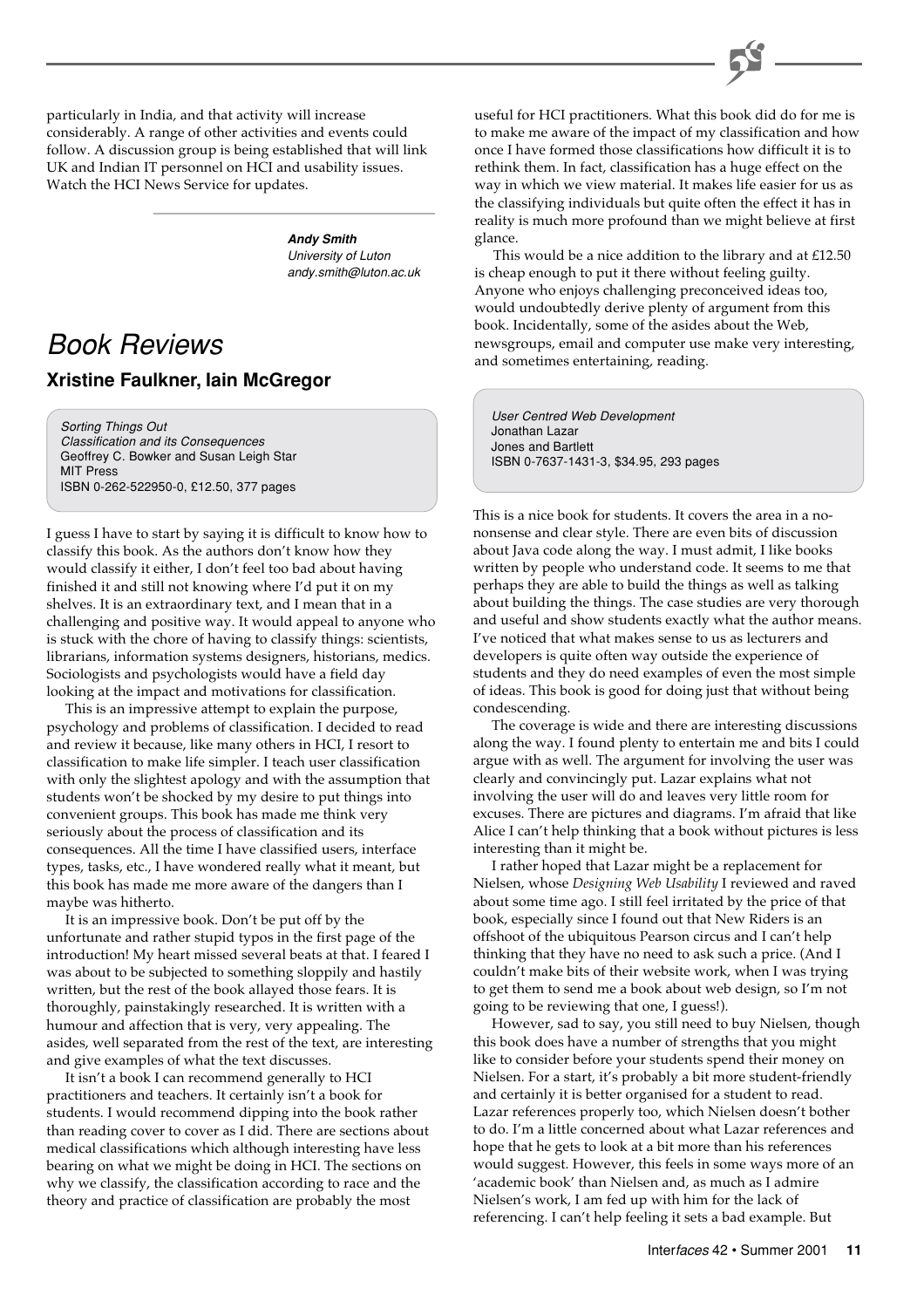Lazar has a realistic list of references, all of which students would be able to find.

There were some odd bits of grammar that irritated me but I fear my age is beginning to tell and that other people's grammar is now even more laid back than mine. But Lazar takes the reader along at a good pace. He has a nice tone and a good feel for the subject. I'm not sure that I can agree with it all but it is an entertaining book to read. I got through it in a couple of hours without feeling over-taxed. Mind, I was trapped on a plane from Charlotte to Gatwick. However, I did have a Terry Pratchett novel with me which remained untouched so either this is a good book or Terry Pratchett is in trouble.

Incidentally, Jones and Bartlett are new to me. I was given my copy at SIGCSE by the very charming and very knowledgeable guy on their stand. I must say I was impressed by their enthusiasm and the speed at which they contacted me in my other role as committee member in charge of exhibitions for ITiCSE. They've also got a nice website that works and works quickly and a sales team who are on the ball and more importantly on the planet.

No, sadly, Lazar hasn't weaned me off Nielsen, which I still consider to be the web usability bible. But I'm reluctant to ask students to buy Nielsen and I'm happy to recommend this one to them. If what you want is a book about involving users and how to go about the task of doing that with some design tips on the way then this is the book. Tell your students to buy this one but keep the Nielsen for yourself. The NATFHE action is over; there must be a huge pay rise on the way.

> **Xristine Faulkner CISE** Xristine@sbu.ac.uk

Making Use: Scenario-Based Design of Human–Computer Interactions John M. Carroll. Originally published 1998, republished MIT Press December 2000. £27.50 cloth

As Professor of Computer Science, Education and Psychology, and Director of the Center for Human– Computer Interaction at Virginia Tech, Carroll has grown up with HCI. Joining IBM in 1976, hearing the remark that "success in the field of computing depended upon the scientist's tolerance for ambiguity", he took it to heart, although it took him a further ten years to make sense of it.

The book starts baldly, stating that "Computers are badly behaved because they are badly designed." (p. 1). Going on, he describes the dilemma of the smoke and mirrors image that an HCI practitioner engenders, when confronted with the reductionist if/else culture of systems design. HCI research can appear to be a pinch of this and a measure of that, very much a sorcerer's brew, formulated to fit the

current situation. Carroll argues that unless we formalise an approach, then systems design will always be seen as a black art.

He proposes the use of an ever-present design practice, a contemporary of computing, that of *Scenarios*. Scenarios were first utilised by the Rand Corporation in the late 1940s, although at the time it was as a strategic planning technique. Scenario-based design systematically studies real-world uses, eliciting sound reasoning, rather than the traditional opportunistic discoveries associated with incomplete formal use cases.

A scenario 'concretises' a set of requirements through "observing, describing, inventing and developing" (p. 14). It can never discover all of the requirements, as only a fully functioning system can elicit the infinite number of the requirements users might have of any complex system. You can only build it and then log and analyse the results.

Just like maps, the only accurate description of a system is the system itself. But scenarios can be re-used and updated, without ever having to be cast in stone. They are always focused on human activity, but mostly they "stimulate the imagination". They are qualitative, informing us of what people need, want and wish to do, allowing for the frailties of distraction and forgetfulness.

There are five stages in a scenario-based requirements process: Early Vision, Ethnography, Claims Analysis, Activity Design and Prototyping, and seven methods suggested by Carroll, all of which are explained with great clarity in Chapter 10. These are: Ethnographic Field Study, Participatory Design, Reuse of Prior Analyses, Scenario Typologies, Theory-Based Scenarios, Technology Based Scenarios, and Transformations. These can be used in any combination and are not intended to reinforce the apparent difference between technology-driven and use-case design, but rather to provide a variety of viewpoints to complement techniques already used.

Carroll takes us through three projects he worked on – Raison d'Etre, a Video Information System, MiTTs (Minimalist Tutorial and Tools for Smalltalk), both for IBM, and a Virtual Physics Laboratory for high school and middle school teachers. These make for fascinating reading as it is rare to find system development documented in such a readable manner.

The MiTTs project threw up many points; two of the more obvious were associated with the blackjack game used as a basis for the lessons. First, that knowledge can never be assumed to be universal. A few of the intended students, IBM Smalltalk programmers, had to be taught how to play blackjack before they could even start the lessons, an issue previously overlooked. Secondly, that we can all be easily distracted. The blackjack game had to be made less attractive in order to prevent the programmers playing the game and ignoring the lessons.

As a student, my first encounters with HCI were from wading through Dix, Preece and Shneiderman. I wish that I had discovered Carroll. Chapter 2 'What is Design?' should be required reading for all computing undergraduates, with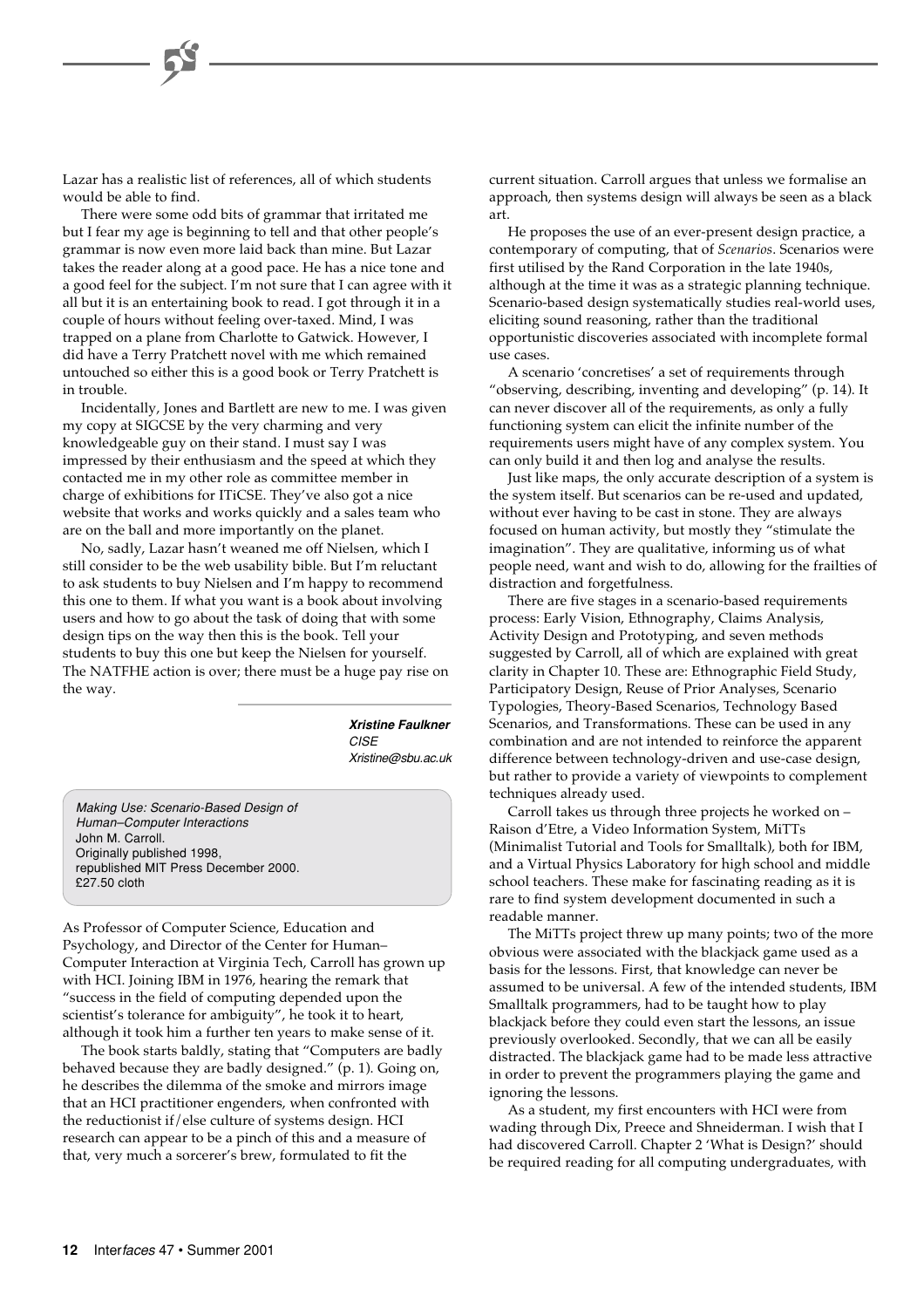Chapter 11 'Getting Around the Task–Artefact Cycle" being a set text for their lecturers.

Carroll is concerned with the user's needs, rather than making life easy for the designers and technologists trying to bridge the gap between the informal and the systematic. How many of us have read ISO 9241-11? There is little doubt that software/hardware is becoming more complicated, making usability even more difficult to quantify. Scenarios successfully marry the present with the future, allowing the 'what if', before everything becomes trapped into the dreaded, supposedly extinct waterfall.

Carroll acknowledges that his theories are untested and uses his examples to illustrate where he is coming from, rather than eliciting a definitive proof. But if proof were needed, a senior engineer at NASA informed Carroll that "scenario-based design would be the key to developing the commercial aircraft concept for the next-generation space shuttle" (pp 16–17).

Well, that's sold it to me! But Carroll has a get-out clause: "we should remind ourselves that high-falutin' theory has rarely delivered substantive guidance to design." (p 225). I think I'll print that out for my wall.

Look out for:

- *Usability engineering: Scenario-Based Development of Human Computer Interaction*. San Francisco: Morgan Kaufmann.
- *Human–Computer Interaction in the New Millennium*. Reading, MA: Addison-Wesley/ACM Books.
- *Scenario-Based Design: The State of the Art*. Hillsdale, NJ: Erlbaum.

**Iain McGregor, HCI Research Student** Napier University, Edinburgh. i.mcgregor@napier.ac.uk

#### Gadgets and Gizmos

Oct 15th might feel a little early to be thinking of Christmas, but that's your deadline for a special feature for our December issue. We are wanting reviews of all manner of seductive technology, done to an evaluation framework of your choosing! Whether it's PDAs, Minidisk players, Flash memory devices, our readers deserve to hear your insights about the various toys you have bought recently.

Let's face it, we are all tempted by the same toys, but if we buy presents for our partner, parents, or kids we don't want them to be unhappy with our largesse on the grounds of usability of all things. And if we treat ourselves, we might as well not make the same mistakes someone else made. But if there is something out there that is a dream to use, we all want one.

What vital interviews did you fail to record because the record button doesn't let you know if it's on or not? What problems did you have getting your contact list off the desktop and into the PDA? Did those digital pix of your friend's wedding afford an instant web-site before they came back from honeymoon?

Feel free to point us to the long-established references in ergonomics, HCI, whatever, that you might think by now would be common sense. Hopefully you have got the idea by now – scenario-based!

### **Dr Sandra Foubister 1947–2001**

Friends and colleagues will be saddened to hear of the death on Saturday 28th April of Dr Sandra Foubister, after a long struggle with cancer. Sandra bore her illness with amazing courage and cheerfulness.

Sandra's interest in HCI came quite late in her career. She studied psychology at Edinburgh University in the late 1960s and was subsequently a postgraduate Research Assistant. She next trained as a music teacher at the then Napier College and taught in secondary schools in the Lothians. In the late 1980s, she took an MSc and PhD in computer science at York University, achieving her doctorate in 1995.

She moved to Heriot-Watt as a Research Associate in 1991, and worked on several projects, including the Ceilidh Project with Greg Michaelson and Alistair Kilgour in the Computing and Electrical Engineering Department, and HIPERNET and LEVERAGE, two projects looking at language learning over networks in Europe, with Terry Mayes and Patrick McAndrew at ICBL. She then contributed in a major way to the MANTCHI project (which was a joint project between Glasgow, Glasgow Caledonian, Napier and Heriot-Watt Universities), for which she was mostly based at Napier, working directly with David Benyon and Alison Crerar.

Sandra's interest in HCI developed while she was working on the Ceilidh project, and in 1996 she became a member of the HCI Group Executive Committee, with main responsibility for meetings organisation. She fulfilled this role with great energy and commitment till she first became ill in 1999. Sandra also contributed significantly to the organisation of several HCI conferences. In particular she was tutorials chair from HCI '95 until '98.

Apart from her work, Sandra's major interests, which she pursued with single-minded dedication, were cats and competitions. One of her dreams was to move to a cottage in the country and breed cats commercially. On the competition front, she applied all her intelligence and formidable determination to the chase, and was successful remarkably often. Within the last ten years she won a car and several exotic holidays, plus numerous other smaller prizes.

All who knew Sandra will have fond recollections of her directness, optimism and commitment, both to friends and colleagues, and to her deeply held interests. She will be sadly missed.

Alistair Kilgour contributed the above tribute, with contributions from many friends and colleagues, including Stella Mills, Ian Benest, Terry Mayes, Greg Michaelson, Patrick McAndrew, Gilbert Cockton and Alan Dix.

Following a moving funeral service on a bright sunny afternoon on May 8th in Edinburgh, Alistair adds the following: "The thing that surprised (and affected) me most was the playing of a recording of Sandra singing 'I know that my redeemer liveth'. She was not religious so far as anyone knew, but she was a great singer and could have achieved fame if she had followed it up professionally. Instead she became a music teacher – until computers lured her away from music."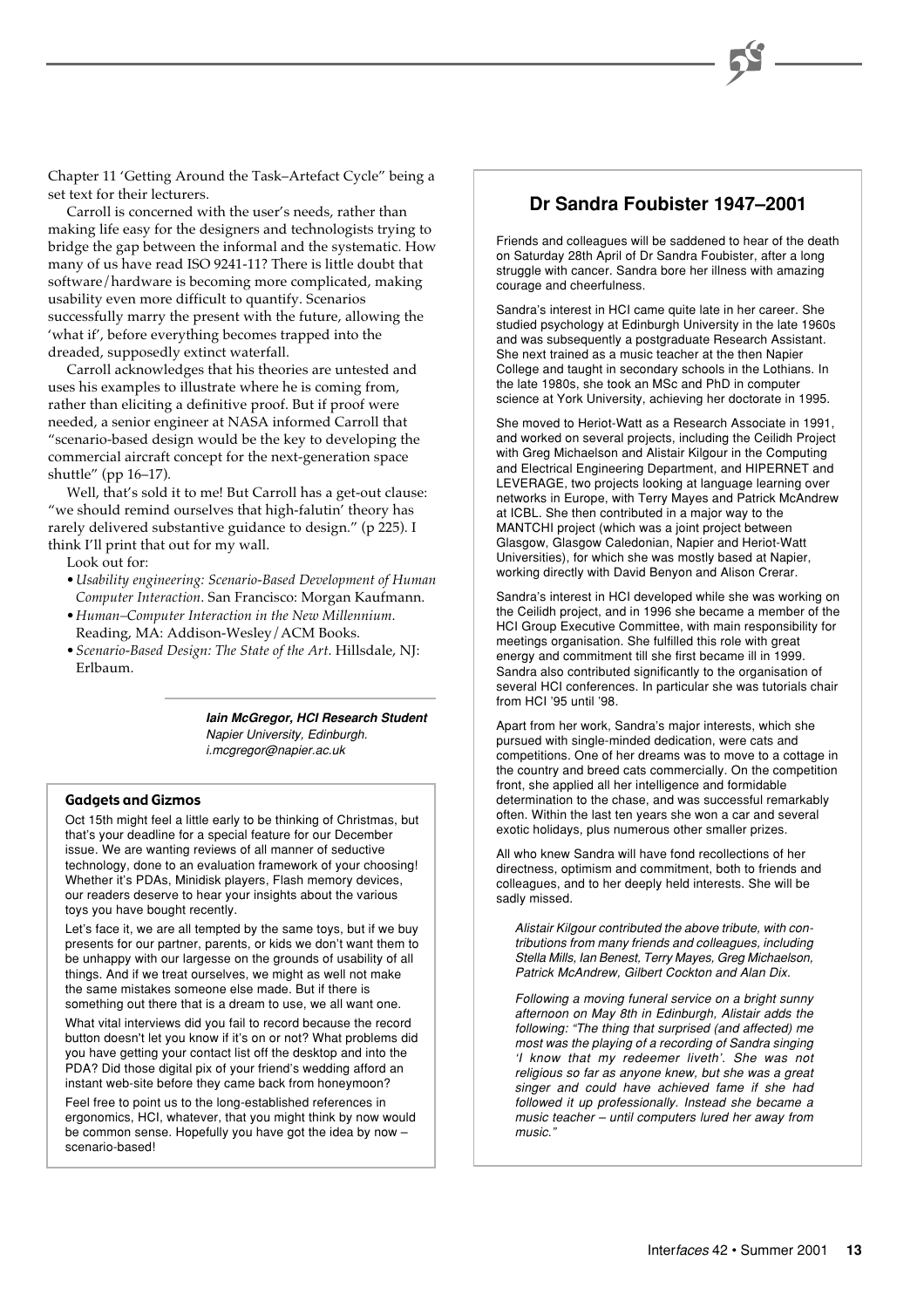



Judith Ramsay is a Senior Consultant with Nickleby HFE Ltd in Glasgow, Scotland. Her interest in HCI started with her PhD entitled "Measuring and facilitating human–computer interaction" which she did under the supervision of Keith Oatley and Steve Draper. Following completion of her PhD in 1992, Judith was awarded a Royal Society European Fellowship to carry our research in Germany, where she evaluated an information system for intensive care, and provided input to its

redesign. This work was published in Behaviour and Information Technology, 1997, Vol 16, No. 1, p. 17–24.

Judith then moved to Copenhagen to join the Danish leg of the AMODEUS II Esprit project for the last eighteen months of the project, after which time she moved to London to work with Jenny Preece at the Centre for People and Systems Interaction on how interrelating social, psychological and technical factors influence computer-mediated communication.

In 1997, Judith joined Nortel Networks as a User Experience Specialist, where she acquired significant knowledge in telecommunications, the internet and IP networks. Her work involved the application of behavioural principles to the design and development of internet services and applications. In particular, she worked on the visualisation of network management software, the development of services for e-commerce and mobile commerce, and frameworks for application service provision.

After her three years with Nortel, she returned home to Glasgow to join Nickleby, with whom she has set up SUF (ScotlandIS Usability Forum), an expert group for the Scottish usability community. This got off to a flying start on 10th May 2001. Nickleby's website is at <http://www.nickleby.com/>.

> *What's your idea of happiness?* A night of unbroken sleep

*What is your greatest fear?* Anything bad happening to members of my family

*Which living person do you most admire?* Julian Simpson

*What is the trait you most deplore in yourself?* Letting other people think they are right when they are not!

*What is the trait you most deplore in others?* Unnecessary negativity

*What vehicles do you own?* Several pairs of shoes and a pair of legs

*What is your greatest extravagance?* Organic Saint Vito Chianti ... mmm!

*What makes you feel most depressed?* The random and unfair events that life can visit upon people like illness and death

*What objects do you always carry with you?* Credit cards, Palm Pilot, keys, pain killers

*What do you dislike most about your appearance?* I'm just not tall enough

*What is your most unappealing habit?* Saying "yes" too readily

*What is your favourite smell?* Real coffee brewing

*What is your favourite word?* Julian

*What is your favourite building?* The Tate Modern

*What is your favourite journey?* Glasgow to Newcastle

*What or who is the greatest love of your life?* Julian

*On what occasions do you lie?* To avoid unnecessarily hurting people

*Which words or phrases do you most overuse?* "Exactly!"

*What is your greatest regret?* Losing my father

*When and where were you happiest?* Around 1995

*How do you relax?* By remembering what's important in life

*What single thing would improve the quality of your life?*

More free time to clean my kitchen!

*Which talent would you most like to have?* To be all things to all people

*What keeps you awake at night?* Stabs of anxiety induced by whatever the topic of the week happens to be

*What journey do you dread?* Any trip involving the Northern Line

*What is your favourite day out?* A visit to Kew Gardens and the Serpentine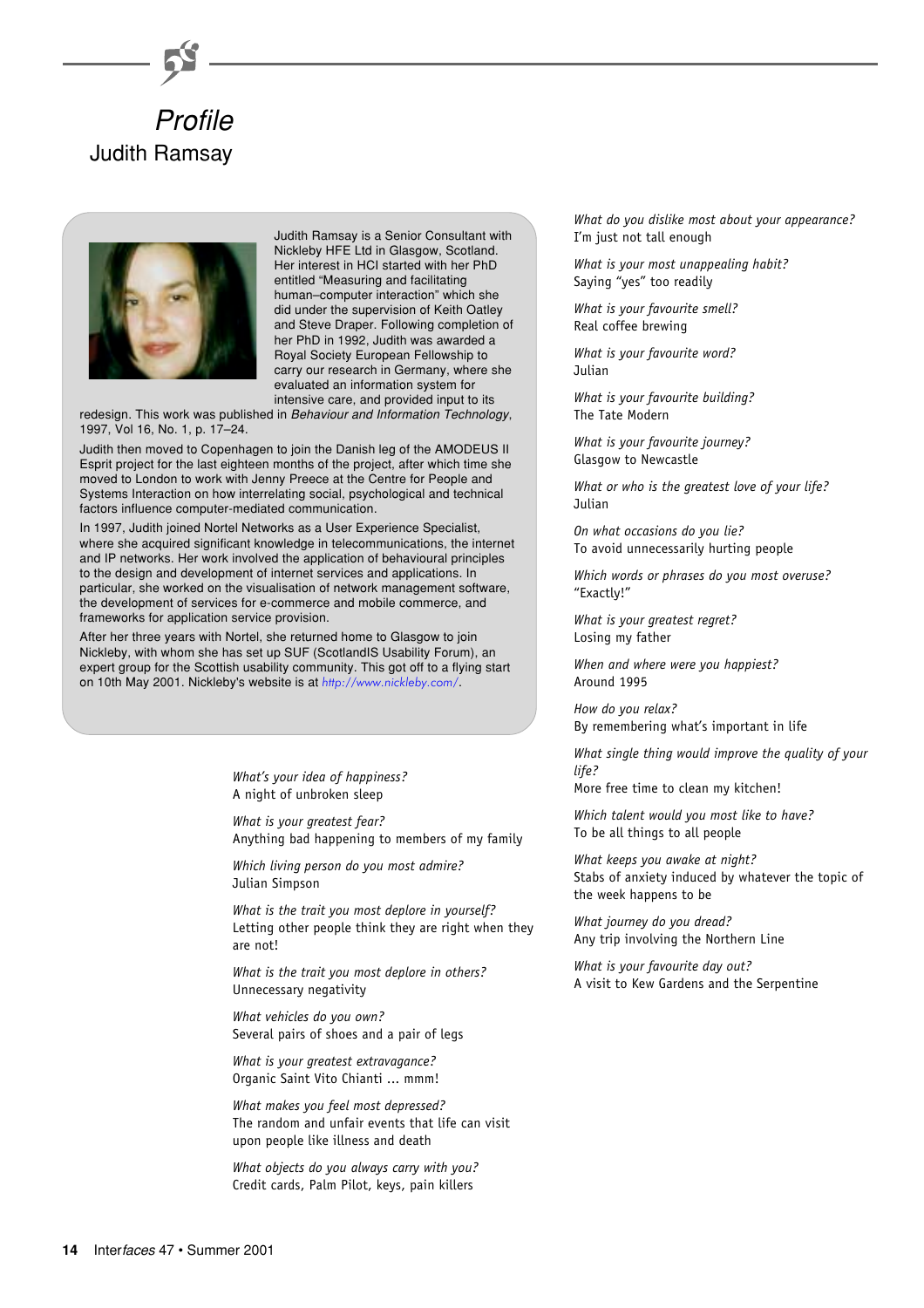| <b>Please print or type</b>                                                                                                                                                                                                                                                                                                                                                                          |                                                                                                                                                                                             |
|------------------------------------------------------------------------------------------------------------------------------------------------------------------------------------------------------------------------------------------------------------------------------------------------------------------------------------------------------------------------------------------------------|---------------------------------------------------------------------------------------------------------------------------------------------------------------------------------------------|
| Contact Details (Give a personal contact when asking for Corporate Membership)                                                                                                                                                                                                                                                                                                                       | Membership F ee                                                                                                                                                                             |
| Title .                                                                                                                                                                                                                                                                                                                                                                                              | Membership classes and fees for 2000 are:                                                                                                                                                   |
| $\vdots$<br>Work Address                                                                                                                                                                                                                                                                                                                                                                             | Student £10<br>Non BCS Member £30<br><b>BCS Member £25</b>                                                                                                                                  |
| $\vdots$<br>$\vdots$<br>Fax.<br>Tel                                                                                                                                                                                                                                                                                                                                                                  | Interfaces and other mailings; membership rate for any 4 individuals at British HCI<br>Corporate £195 $\Box$ Corporate membership entitles the organisation to 8 copies of                  |
| E-mail.                                                                                                                                                                                                                                                                                                                                                                                              | Group events, as well as, a free one-page entry in the membership handbook.                                                                                                                 |
| ŧ                                                                                                                                                                                                                                                                                                                                                                                                    | Journal Subscription to 'Interacting with Computers'                                                                                                                                        |
| $\vdots$<br>$\vdots$                                                                                                                                                                                                                                                                                                                                                                                 | The HCI Group manages a journal, Interacting with Computers, published quarterly by<br>Elsevier Science. Members may subscribe to this journal at a reduced rate.                           |
| $\pm$ ; my home address<br>Please send mailings to: my work address [                                                                                                                                                                                                                                                                                                                                | <br>$\overline{\mathbf{r}}$<br>Please send me Vol. 12 (2000) of Interacting with Computers (£50)                                                                                            |
| Membership Status                                                                                                                                                                                                                                                                                                                                                                                    | <br>$\rightarrow$<br>Please send me Vols 11 & 12 of Interacting with Computers (£100)                                                                                                       |
| $\vdots$                                                                                                                                                                                                                                                                                                                                                                                             | Please send me a free sample issue                                                                                                                                                          |
| $\vdots$                                                                                                                                                                                                                                                                                                                                                                                             | Payment                                                                                                                                                                                     |
| $\vdots$                                                                                                                                                                                                                                                                                                                                                                                             | $\ddot{\bullet}$<br>Please enter the total amount for membership and subscriptions                                                                                                          |
| Professional Interests (please indicate up to six areas of professional interest)                                                                                                                                                                                                                                                                                                                    | I enclose a cheque/postal order (in Pounds Sterling only please), made payable to<br>British HCI Group                                                                                      |
| $\vdots$<br>$\vdots$                                                                                                                                                                                                                                                                                                                                                                                 | Please debit my Access/Visa/Mastercard<br>ð                                                                                                                                                 |
| Data Protection Act                                                                                                                                                                                                                                                                                                                                                                                  | Expiry<br>Card number                                                                                                                                                                       |
| value to<br>The data on this form will be treated as confidential to the BCS. Names and address may be used.<br>under our strict control, for mailings judged by the British HCI Group Executive to be of<br>the membership.                                                                                                                                                                         | The information provided on this form is to my knowledge correct and I agree to the<br>conditions stated.                                                                                   |
| Membership Directory                                                                                                                                                                                                                                                                                                                                                                                 | Date:                                                                                                                                                                                       |
| Do you wish your contact details and professional interests to be listed in the Membership Directory<br>you have<br>sent to all members of the group? (We will NOT use your home address, unless that is all<br>$\stackrel{\mathtt{o}}{\mathsf{z}}$<br>Yes <sub>l</sub><br>given us.)                                                                                                                | Card holder's name and address if different from above:                                                                                                                                     |
| <b>Getting Involved</b>                                                                                                                                                                                                                                                                                                                                                                              | Send completed forms and cheques to:                                                                                                                                                        |
| We are always looking for people interested in contributing to HCI group activities by, writing for<br>Interfaces magazine, helping run the annual conference or joining the executive. If you are able to<br>contribute in this way or if you have ideas for 1-day meetings or new activities please contact the<br>membership secretary, Peter Wild (peter.wild@acm.org; Fax. +44(0) 1895 251686). | Queries about membership can also be e-mailed to: hci@bcs.org.uk<br><b>HCI Membership, British Computer Society,</b><br>1 Sanford Street, Swindon, SN1 1HJ, UK<br>$(Tel + 44(0)1793417417)$ |

*British HCI Group – Application Form 2000*

British HCI Group - Application Form 2000